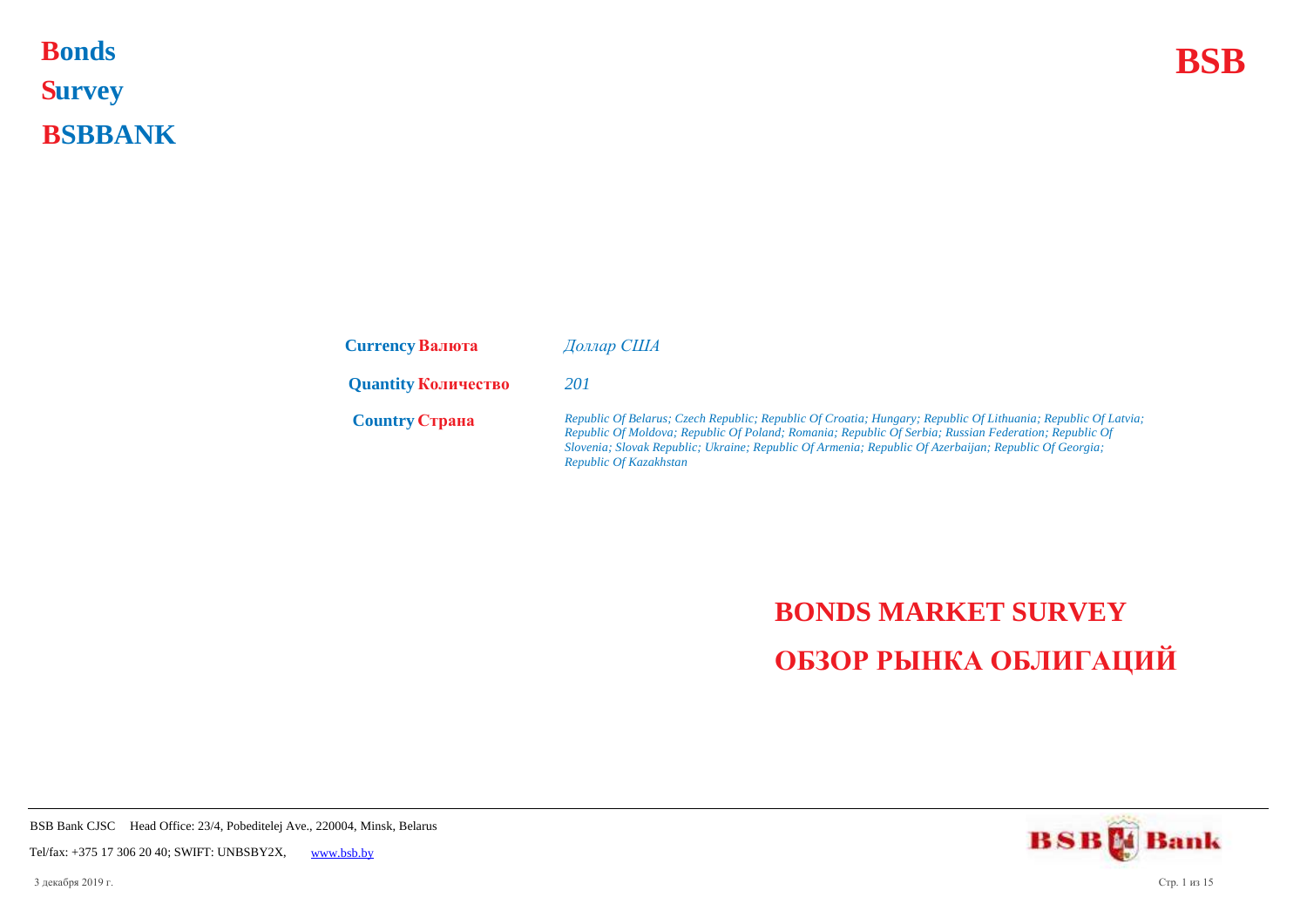## **TOP Performers 10**

| <b>Ticker</b>                                | Country                   | <b>Ind Sector</b>      | <b>ISIN</b>         | <b>Maturity</b> | Cpn      | <b>Mid Mod Dur</b> | Bid    | Ask    | <b>Bid Yld</b> | <b>Ask Yld</b> | %1D     | %5D     |
|----------------------------------------------|---------------------------|------------------------|---------------------|-----------------|----------|--------------------|--------|--------|----------------|----------------|---------|---------|
| CITY OF KYIV (CITKIE 7 1/2 12/15/22)         | Ukraine                   | Government             | XS1743762558        | 15.12.2022      | 7,5      | 1,96               | 97,05  | 97,66  | 8,97           | 8,66           | 0,04    | 1,04    |
| KAZAKHSTAN TEMIR (KTZKZ 6.95 07/10/42)       | Republic Of Kazakhstan    | Industrial             | XS0799658637        | 10.07.2042      | 6,95     | 12,62              | 133,43 | 134,30 | 4,56           | 4,51           | 0,33    | 0,70    |
| CREDIT BANK OF M (CRBKMO 7 1/2 10/05/27)     | <b>Russian Federation</b> | Financial              | XS1589106910        | 05.10.2027      | 7,5      | 2,45               | 94,94  | 95,90  | 9,57           | 9,17           | $-0,02$ | 0,64    |
| CREDIT BANK OF M (CRBKMO 7.121 06/25/24)     | <b>Russian Federation</b> | Financial              | XS1964558339        | 25.06.2024      | 7,121    | 3,79               | 108,10 | 108,38 | 5,10           | 5,04           | 0,31    | 0,64    |
| O1 PROPERTIES (OPRORU 8 1/4 09/27/21)        | <b>Russian Federation</b> | Financial              | XS1495585355        | 27.09.2021      | 8,25     | 1,31               | 51,60  | 55,78  | 52,84          | 47.07          | 0,00    | 0,60    |
| EVRAZ P (EVRAZ 5 1/4 04/02/24)               | <b>Russian Federation</b> | <b>Basic Materials</b> | XS1843443273        | 02.04.2024      | 5,25     | 3,85               | 107,58 | 107,86 | 3,35           | 3,28           | 0,17    | 0,44    |
| CREDIT BANK OF M (CRBKMO 5.55 02/14/23)      | <b>Russian Federation</b> | Financial              | XS1759801720        | 14.02.2023      | 5,55     | 2,87               | 103,47 | 103,82 | 4,37           | 4,26           | 0,21    | 0,44    |
| <b>VNESHECONOMBANK (VEBBNK 6.8 11/22/25)</b> | <b>Russian Federation</b> | Financial              | XS0559915961        | 22.11.2025      | 6,8      | 4,99               | 117,24 | 118,02 | 3,57           | 3,43           | 0,12    | 0,40    |
| BORETS FIN (BORFIN 6 1/2 04/07/22)           | <b>Russian Federation</b> | Energy                 | XS1596115409        | 07.04.2022      | 6,5      | 2,14               | 102,96 | 103,40 | 5,14           | 4,94           | 0,21    | 0,37    |
| VNESHECONOMBANK (VEBBNK 5.942 11/21/23)      | <b>Russian Federation</b> | Financial              | XS0993162683        | 21.11.2023      | 5,942    | 3,55               | 110,33 | 110,87 | 3,15           | 3,01           | 0,08    | 0,27    |
| <b>Bottom Performers 10</b>                  |                           |                        |                     |                 |          |                    |        |        |                |                |         |         |
| <b>Ticker</b>                                | Country                   | <b>Ind Sector</b>      | <b>ISIN</b>         | <b>Maturity</b> | Cpn      | <b>Mid Mod Dur</b> | Bid    | Ask    | <b>Bid Yld</b> | <b>Ask Yld</b> | %1D     | $\%5D$  |
| NOSTRUM OIL & GA (NOGLN 7 02/16/25)          | Republic Of Kazakhstan    | Energy                 | <b>USN64884AD67</b> | 16.02.2025      |          | 3,52               | 51,46  | 52,14  | 23,72          | 23,36          | $-1,47$ | $-3,36$ |
| UKRAINE GOVT (UKRAIN 0 05/31/40)             | Ukraine                   | Government             | XS1303929894        | 31.05.2040      | $\Omega$ |                    | 90,13  | 91,12  |                |                | $-0,36$ | $-1,80$ |
| UKRAINE GOVT (UKRAIN 7 3/8 09/25/32)         | Ukraine                   | Government             | XS1577952952        | 25.09.2032      | 7,375    | 7,81               | 100,61 | 101,20 |                |                | $-0,25$ | $-1,52$ |

| UKRAINE GOVT (UKRAIN 0 05/31/40)            | Ukraine        | Government       | XS1303929894 | 31.05.2040 | $\Omega$ |       | 90,13  | 91,12  |      |      | $-0.36$ | $-1,80$ |
|---------------------------------------------|----------------|------------------|--------------|------------|----------|-------|--------|--------|------|------|---------|---------|
| <b>UKRAINE GOVT (UKRAIN 7 3/8 09/25/32)</b> | Ukraine        | Government       | XS1577952952 | 25.09.2032 | 7,375    | 7,81  | 100,61 | 101,20 |      |      | $-0.25$ | $-1,52$ |
| <b>UKRAINE GOVT (UKRAIN 9 3/4 11/01/28)</b> | Ukraine        | Government       | XS1902171757 | 01.11.2028 | 9,75     | 6,08  | 114,91 | 115,41 | 7,43 | 7,36 | $-0,41$ | $-1,50$ |
| <b>UKRAINE GOVT (UKRAIN 7 3/4 09/01/27)</b> | Ukraine        | Government       | XS1303927179 | 01.09.2027 | 7,75     | 5,71  | 104,82 | 105,33 | 6,93 | 6,85 | $-0.23$ | $-1,06$ |
| CEZ AS (CEZCP 5 5/8 04/03/42)               | Czech Republic | <b>Utilities</b> | XS0764314695 | 03.04.2042 | 5,625    | 13,48 | 119,98 | 121,95 | 4,23 | 4,11 | $-0.03$ | $-1,01$ |
| <b>UKRAINE GOVT (UKRAIN 7 3/4 09/01/24)</b> | Ukraine        | Government       | XS1303925041 | 01.09.2024 | 7,75     | 3,88  | 104,85 | 105,49 | 6,54 | 6,38 | $-0.19$ | $-0.98$ |
| <b>UKRAINE GOVT (UKRAIN 7 3/4 09/01/25)</b> | Ukraine        | Government       | XS1303925470 | 01.09.2025 | 7,75     | 4,53  | 104,79 | 105,43 | 6,73 | 6,59 | $-0,22$ | $-0.98$ |
| UKRAINE GOVT (UKRAIN 7 3/4 09/01/26)        | Ukraine        | Government       | XS1303926528 | 01.09.2026 | 7,75     | 5,14  | 104,92 | 105,44 | 6,82 | 6,73 | $-0.25$ | $-0.95$ |
| <b>UKRAINE GOVT (UKRAIN 8.994 02/01/24)</b> | Ukraine        | Government       | XS1902171591 | 01.02.2024 | 8,994    | 3,39  | 109,27 | 109,91 | 6,41 | 6,25 | $-0,14$ | $-0.92$ |



3 декабря 2019 г. Стр. 2 из 15

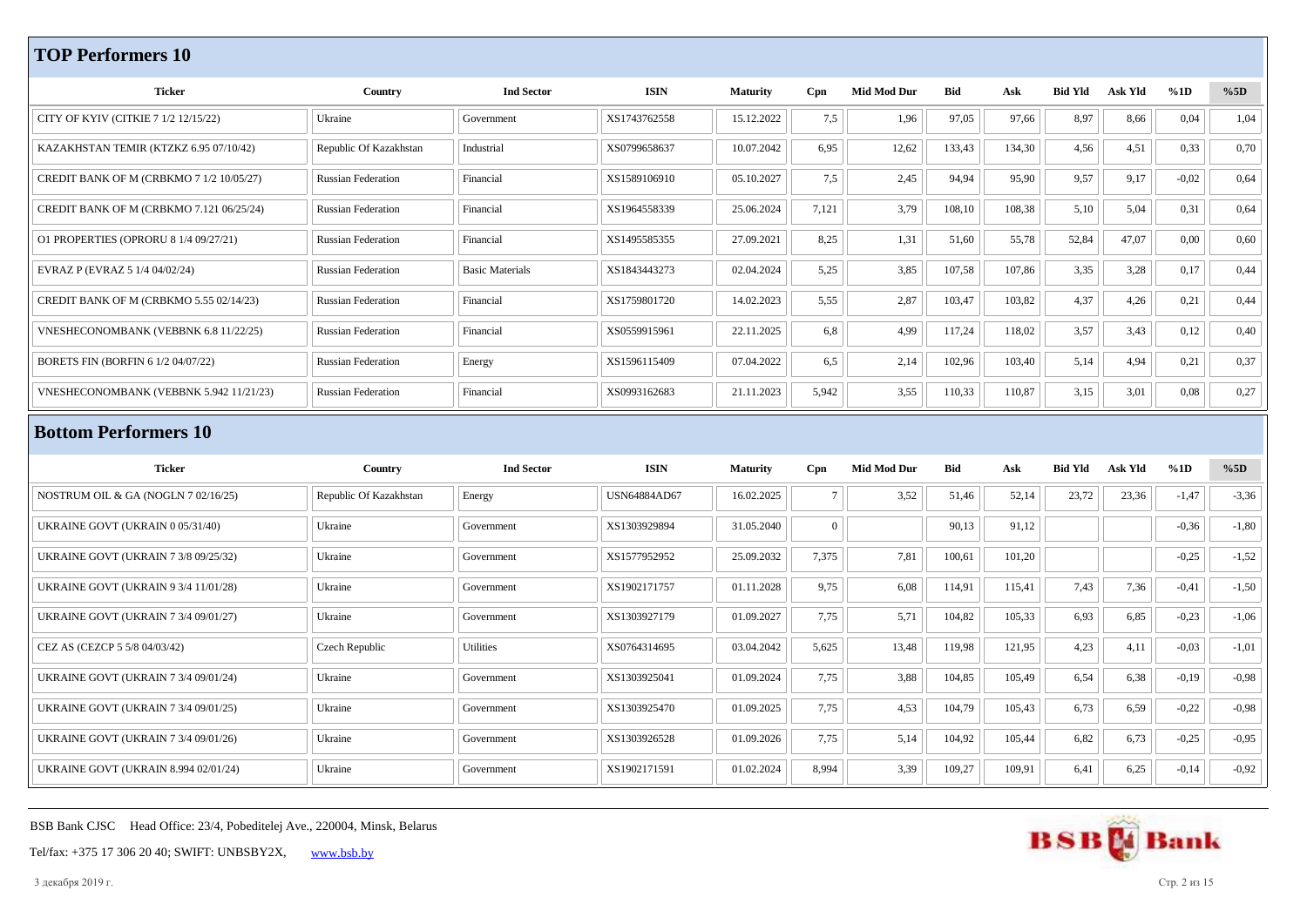| Ticker                                            | <b>Ind Sector</b> | <b>ISIN</b>  | <b>Maturity</b> | Cpn   | Mid<br>Mod<br>Dur | <b>Bid</b> | Ask    | <b>Bid</b><br>Yld | Ask<br>Yld | %5D     | %3M     | %1YR    | Amt Out           | SP | Moody's Fitch |            | Cpn<br>Freq    | Bloomberg<br>Mid Z<br><b>Spread</b> | Cpn Typ BB Rsk | <b>Issr Dflt</b> | <b>Min Piece</b> |
|---------------------------------------------------|-------------------|--------------|-----------------|-------|-------------------|------------|--------|-------------------|------------|---------|---------|---------|-------------------|----|---------------|------------|----------------|-------------------------------------|----------------|------------------|------------------|
| <b>Czech Republic</b>                             |                   |              |                 |       |                   |            |        |                   |            |         |         |         |                   |    |               |            |                |                                     |                |                  |                  |
| CEZ AS (CEZCP 4 1/4<br>04/03/22                   | Utilities         | XS0764313614 | 03.04.2022      | 4,25  | 2,20              | 103.83     | 104.08 | 2,54              | 2,43       | $-0.08$ | $-0.78$ | 2,83    | 288 594 000 A-    |    | Baa1          | A-u        | 2              | 86                                  | <b>FIXED</b>   | IG1              | 200 000          |
| CPI PROPERTY GRO<br>(CPIPGR 4 3/4 03/08/23)       | Financial         | XS1955030280 | 08.03.2023      | 4,75  | 2,99              | 105,10     | 105,44 | 3,09              | 2,99       | $-0,18$ | 0,41    |         | 450 000 000 BBB   |    | Baa2          |            | 2              | 144                                 | <b>FIXED</b>   | IG8              | 200 000          |
| CEZ AS (CEZCP 5 5/8<br>04/03/42                   | Utilities         | XS0764314695 | 03.04.2042      |       | 5,625 13,48       | 119,98     | 121,95 | 4,23              | 4,11       | $-1,01$ | $-3,62$ | 16,36   | 300 000 000 A-    |    | Baa1          | A-u        | 2              |                                     | <b>FIXED</b>   | IG1              | 200 000          |
| <b>Hungary</b>                                    |                   |              |                 |       |                   |            |        |                   |            |         |         |         |                   |    |               |            |                |                                     |                |                  |                  |
| <b>MAGYAR EXPORT-IM</b><br>(MAEXIM 4 01/30/20)    | Government        | XS1115429372 | 30.01.2020      | 4     | 0,15              | 100,25     | 100,46 | 2,31              | 1,00       | 0,04    | $-0,32$ |         | 500 000 000 BBB   |    |               | <b>BBB</b> | $\overline{2}$ | $-28$                               | <b>FIXED</b>   | HY <sub>2</sub>  | 200 000          |
| HUNGARIAN DEVEL<br>(MAGYAR 6 1/4 10/21/20)        | Financial         | XS0954674312 | 21.10.2020      | 6,25  | 0,85              |            |        | 1,00              |            |         |         | $-0,22$ | 750 000 000       |    | Baa3          | <b>BBB</b> | 2              |                                     | <b>FIXED</b>   | HY <sub>2</sub>  | 200 000          |
| <b>Republic Of Armenia</b>                        |                   |              |                 |       |                   |            |        |                   |            |         |         |         |                   |    |               |            |                |                                     |                |                  |                  |
| <b>ARDSHININVESTBK</b><br>(ARBANK 12 07/29/20)    | Financial         | XS1117287638 | 29.07.2020      | 12    |                   |            |        |                   |            |         |         |         | $\mathbf{0}$      |    | Ba3           | $B+$       | $\overline{2}$ |                                     | <b>FIXED</b>   |                  | 200 000          |
| ARMENIA (ARMEN 6<br>09/30/20                      | Government        | XS0974642273 | 30.09.2020      |       | $6\quad 0.79$     | 101,66     | 103,34 | 3,92              | 1,87       | 0,07    | 0,15    | 1,35    | 97 657 000        |    | Ba3           | BB-        | $\overline{2}$ | 111                                 | <b>FIXED</b>   |                  | 200 000          |
| <b>ARMENIA (ARMEN 7.15</b><br>03/26/25            | Government        | XS1207654853 | 26.03.2025      | 7,15  | 4,45              | 116,28     | 117,23 | 3,74              | 3,56       | $-0,11$ | 1,13    | 10,96   | 500 000 000       |    | Ba3           | BB-        | 2              | 206                                 | <b>FIXED</b>   |                  | 200 000          |
| <b>Republic Of Azerbaijan</b>                     |                   |              |                 |       |                   |            |        |                   |            |         |         |         |                   |    |               |            |                |                                     |                |                  |                  |
| <b>REPUBLIC OF AZER</b><br>(AZERBJ 2.82 09/01/20) | Government        | XS1678621522 | 01.09.2020      | 2,82  | 0,72              | 99.74      | 100,33 | 3,17              | 2,37       | 0,12    | 0,60    | 2,90    | 173 524 000       |    | Ba2u          | $BB+$      | 2              |                                     | <b>FIXED</b>   | IG10             | 150 000          |
| REPUBLIC OF AZER<br>(AZERBJ 2.82 09/01/21)        | Government        | XS1678622090 | 01.09.2021      | 2,82  | 1,67              | 99,66      | 100,47 | 3,02              | 2,54       | 0,11    | 0,48    | 5,46    | 173 524 000       |    | Ba2u          | $BB+$      | $\overline{2}$ |                                     | <b>FIXED</b>   | IG10             | 150 000          |
| STATE OIL CO AZE (SOIAZ<br>4 3/4 03/13/23)        | Energy            | XS0903465127 | 13.03.2023      | 4,75  | 3,00              | 104,47     | 105,29 | 3,30              | 3,04       | $-0,25$ | $-0,21$ | 5,87    | 1 000 000 000 BB- |    | Ba2           | $BB+$      | $\overline{2}$ | 159                                 | <b>FIXED</b>   | IG10             | 200 000          |
| REPUBLIC OF AZER<br>(AZERBJ 4 3/4 03/18/24)       | Government        | XS1044540547 | 18.03.2024      | 4,75  | 3,85              | 106,57     | 107,17 | 3,10              | 2,95       | $-0,17$ | $-0,73$ | 8.04    | 1 250 000 000     |    | Ba2u          | $BB+$      | 2              | 145                                 | <b>FIXED</b>   | IG10             | 200 000          |
| INTERNATIONAL BA<br>(IBAZAZ 3 1/2 09/01/24)       | Financial         | XS1678463784 | 01.09.2024      | 3,5   | 4,21              | 87,82      | 89,62  | 6,53              | 6,05       | 0,11    | 3,42    | $-0,32$ | 1 000 000 000     |    |               | B-         | $\overline{c}$ |                                     | <b>FIXED</b>   |                  | 150 000          |
| STHRN GAS CRIDOR<br>(SGCAZE 6 7/8 03/24/26)       | Energy            | XS1319820897 | 24.03.2026      | 6,875 | 5,17              | 118,05     | 118,26 | 3,64              | 3,61       | $-0,31$ | $-0,42$ | 11,09   | 2 000 000 000     |    | Ba2           | $BB+$      | $\overline{2}$ | 199                                 | <b>FIXED</b>   | IG8              | 200 000          |



3 декабря 2019 г. Стр. 3 из 15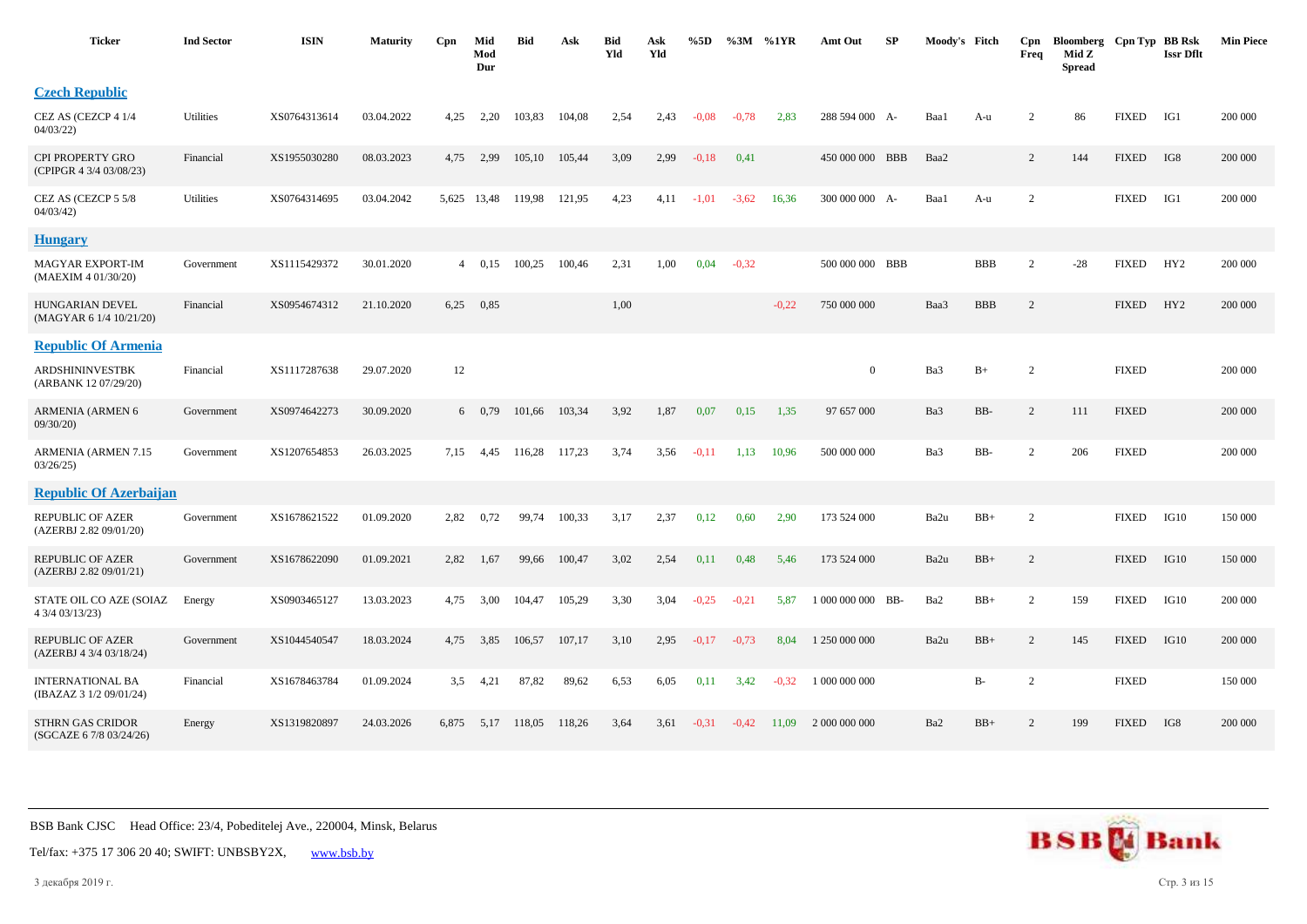| <b>Ticker</b>                                      | <b>Ind Sector</b>     | <b>ISIN</b>  | <b>Maturity</b> | Cpn    | Mid<br>Mod<br>Dur | <b>Bid</b> | Ask    | <b>Bid</b><br>Yld | Ask<br>Yld | %5D     | $\%3M$  | %1YR    | Amt Out            | SP   | Moody's Fitch   |             | Cpn<br>Freq    | Bloomberg Cpn Typ BB Rsk<br>Mid Z<br><b>Spread</b> |                  | <b>Issr Dflt</b> | <b>Min Piece</b> |
|----------------------------------------------------|-----------------------|--------------|-----------------|--------|-------------------|------------|--------|-------------------|------------|---------|---------|---------|--------------------|------|-----------------|-------------|----------------|----------------------------------------------------|------------------|------------------|------------------|
| <b>REPUBLIC OF AZER</b><br>(AZERBJ 5 1/8 09/01/29) | Government            | XS1678623064 | 01.09.2029      | 5,125  | 7,01              | 108,75     | 109,68 |                   |            | $-0.24$ | 0.05    | 16,55   | 310 718 000        |      | Ba2u            | $BB+$       | 2              |                                                    | <b>FIXED</b>     | IG10             | 150 000          |
| STATE OIL CO AZE (SOIAZ<br>6.9503/18/30            | Energy                | XS1196496688 | 18.03.2030      | 6,95   | 7,55              | 120,80     | 121,84 | 4,41              | 4,30       | $-0,74$ | $-0.25$ | 16,17   | 750 000 000 BB-    |      | <b>NR</b>       | $BB+$       | 2              | 264                                                | <b>FIXED</b>     | IG10             | 200 000          |
| REPUBLIC OF AZER<br>(AZERBJ 3 1/2 09/01/32)        | Government            | XS1678623734 | 01.09.2032      | 3,5    | 9,44              | 97,99      | 98,81  |                   |            | $-0,27$ | $-1,75$ | 21,55   | 1 076 578 000      |      | Ba2u            | $BB+$       | 2              |                                                    | <b>FIXED</b>     | IG10             | 150 000          |
| <b>Republic Of Belarus</b>                         |                       |              |                 |        |                   |            |        |                   |            |         |         |         |                    |      |                 |             |                |                                                    |                  |                  |                  |
| EUROTORG (EUROTG 8 3/4<br>10/30/22                 | Consumer,<br>Cyclical | XS1577952010 | 30.10.2022      | 8,75   | 2,12              | 106,64     | 106,96 | 5,70              | 5,56       | $-0.47$ | 0,13    | 7,19    | 340 361 000 B-     |      |                 | B           | 2              | 400                                                | <b>FIXED</b>     | HY2              | 200 000          |
| <b>REP OF BELARUS (BELRUS</b><br>6 7/8 02/28/23)   | Government            | XS1634369067 | 28.02.2023      | 6,875  | 2,85              | 106,34     | 106,98 | 4,73              | 4,52       | $-0.44$ | $-0.90$ | 5,05    | 800 000 000 B      |      | B <sub>3u</sub> | B           | 2              | 305                                                | <b>FIXED</b>     |                  | 200 000          |
| DEVELOPMENT BANK<br>(DBBYRB 6 3/4 05/02/24)        | Financial             | XS1904731129 | 02.05.2024      | 6,75   | 3,78              | 104.70     | 105,45 | 5,53              | 5,34       | $-0,27$ | 0,06    |         | 500 000 000 B      |      |                 | $\mathbf B$ | $\overline{2}$ | 386                                                | <b>FIXED</b>     |                  | 200 000          |
| <b>REP OF BELARUS (BELRUS</b><br>7 5/8 06/29/27)   | Government            | XS1634369224 | 29.06.2027      | 7,625  | 5,68              | 113,27     | 114,08 | 5,46              | 5,34       | $-0,52$ | $-0,34$ | 11,56   | 600 000 000 B      |      | B <sub>3u</sub> | B           | 2              | 376                                                | <b>FIXED</b>     |                  | 200 000          |
| REP OF BELARUS (BELRUS<br>6.202/28/30              | Government            | XS1760804184 | 28.02.2030      | 6.2    | 7,49              | 105,53     | 106,35 | 5,49              | 5,38       | $-0,62$ | $-1,33$ | 16,31   | 600 000 000 B      |      | B <sub>3u</sub> | B           | $\overline{2}$ | 372                                                | <b>FIXED</b>     |                  | 200 000          |
| <b>Republic Of Croatia</b>                         |                       |              |                 |        |                   |            |        |                   |            |         |         |         |                    |      |                 |             |                |                                                    |                  |                  |                  |
| CROATIA (CROATI 6 5/8<br>07/14/20                  | Government            | XS0525827845 | 14.07.2020      | 6,625  | 0.59              | 102,57     | 102,79 | 2,33              | 1,98       | $-0.02$ | $-0.92$ | $-1,27$ | 1 250 000 000      | BBB- | Ba2             | BBB-        | 2              | 34                                                 | <b>FIXED</b>     | IG8              | 100 000          |
| CROATIA (CROATI 6 3/8<br>03/24/21                  | Government            | XS0607904264 | 24.03.2021      | 6,375  | 1,25              | 105,37     | 105,65 | 2,17              | 1,96       | $-0.05$ | $-0.67$ | 0,84    | 1 500 000 000      | BBB- | Ba2             | BBB-        | 2              | 38                                                 | <b>FIXED</b>     | IG8              | 200 000          |
| HRVATSKA ELEKTRO<br>(HRELEC 5 7/8 10/23/22)        | Utilities             | XS1309493630 | 23.10.2022      | 5,875  | 2,66              | 109,61     | 109,87 | 2,40              | 2,32       | $-0.05$ | 0.52    | 5,40    | 550 000 000 BB+    |      | Ba2             |             | 2              | 75                                                 | <b>FIXED</b>     | HY1              | 200 000          |
| CROATIA (CROATI 5 1/2<br>04/04/23                  | Government            | XS0908769887 | 04.04.2023      | 5.5    | 3.04              | 110,13     | 110,51 | 2,32              | 2,21       | $-0.10$ | $-0.95$ | 5.43    | 1 500 000 000 BBB- |      | Ba2             | BBB-        | 2              | 69                                                 | <b>FIXED</b>     | IG8              | 200 000          |
| CROATIA (CROATI 6<br>01/26/24                      | Government            | XS0997000251 | 26.01.2024      |        | 6 3.65            | 114,53     | 114,92 | 2,30              | 2,21       | $-0.05$ | $-1,07$ | 6.88    | 1 750 000 000      | BBB- | Ba2             | BBB-        | 2              | 68                                                 | <b>FIXED</b>     | IG8              | 200 000          |
| <b>Republic Of Georgia</b>                         |                       |              |                 |        |                   |            |        |                   |            |         |         |         |                    |      |                 |             |                |                                                    |                  |                  |                  |
| <b>BANK OF GEORGIA</b><br>(GEBGG 11 1/8 PERP)      | Financial             | XS1970667769 |                 | 11,125 | 3,31              | 103,17     | 105,37 | 10,23             | 9,63       | $-0,14$ | 0.58    |         | 100 000 000        |      |                 | $B-$        | 2              | 835                                                | VARIAB HY1<br>LE |                  | 200 000          |
| TBC BANK JSC (TBCBGE<br>10.775 PERP)               | Financial             | XS1843433126 |                 | 10.775 | 3,57              | 101,44     | 103,19 | 10,36             | 9,90       | $-0.09$ |         |         | 125 000 000        |      |                 | $B-$        | 2              | 854                                                | VARIAB IG8<br>LE |                  | 200 000          |

Tel/fax: +375 17 306 20 40; SWIFT: UNBSBY2X, [www.bsb.by](https://www.bsb.by/)

3 декабря 2019 г. Стр. 4 из 15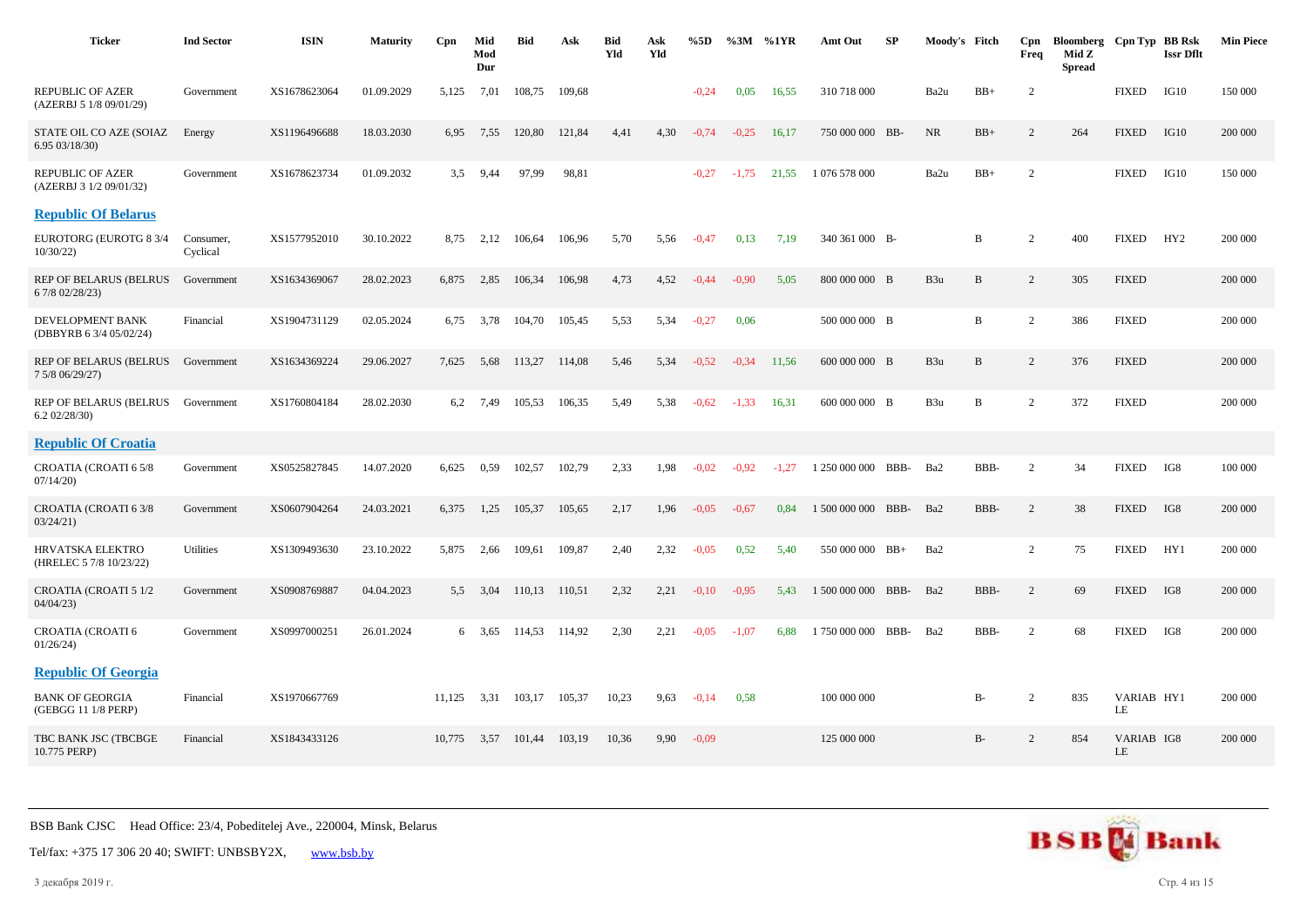| <b>Ticker</b>                                      | <b>Ind Sector</b> | <b>ISIN</b>         | <b>Maturity</b> | Cpn   | Mid<br>Mod<br>Dur | <b>Bid</b> | Ask    | <b>Bid</b><br>Yld | Ask<br>Yld | %5D     | $\%3M$ %1YR |          | Amt Out             | SP     | Moody's Fitch  |           | Cpn<br>Freq    | Bloomberg Cpn Typ BB Rsk<br>Mid Z<br><b>Spread</b> |              | <b>Issr Dflt</b> | <b>Min Piece</b> |
|----------------------------------------------------|-------------------|---------------------|-----------------|-------|-------------------|------------|--------|-------------------|------------|---------|-------------|----------|---------------------|--------|----------------|-----------|----------------|----------------------------------------------------|--------------|------------------|------------------|
| <b>GEORGIA REP OF (GEORG</b><br>6 7/8 04/12/21)    | Government        | XS0617134092        | 12.04.2021      | 6.875 | 1,29              | 105,06     | 105.75 | 3.03              | 2,52       | $-0.27$ | $-0.57$     | 0.18     | 500 000 000 BB      |        | Ba2            | <b>BB</b> | 2              | 110                                                | <b>FIXED</b> |                  | 200 000          |
| GEORGIAN OIL (GEOROG 6 Energy<br>3/4 04/26/21)     |                   | XS1319820384        | 26.04.2021      | 6,75  | 1,32              | 104,01     | 104,21 | 3,76              | 3,61       | $-0.05$ | $-0,51$     | 3,43     | 250 000 000 BB-     |        |                | <b>BB</b> | $\overline{2}$ | 200                                                | <b>FIXED</b> | IG8              | 200 000          |
| <b>GEORGIAN RAILWAY</b><br>(GRAIL 7 3/4 07/11/22)  | Industrial        | XS0800346362        | 11.07.2022      | 7,75  | 2,31              | 109,61     | 109,95 | 3,83              | 3,70       | $-0,14$ | $-0.18$     | 4,95     | $500000000$ B+      |        |                | BB-       | 2              | 214                                                | <b>FIXED</b> |                  | 200 000          |
| <b>BANK OF GEORGIA</b><br>(GEBGG 6 07/26/23)       | Financial         | XS1405775880        | 26.07.2023      |       | $6 \quad 3,20$    | 105,44     | 105,71 | 4,37              | 4,29       | 0,15    | 2,47        | 7,47     | 350 000 000         |        | Ba2            | BB-       | 2              | 273                                                | <b>FIXED</b> | HY1              | 200 000          |
| <b>JSC GEORGIA CAP</b><br>(GEOCAP 6 1/8 03/09/24)  | Financial         | XS1778929478        | 09.03.2024      | 6,125 | 3,62              | 96,14      | 96,61  | 7,19              | 7,06       | $-0,66$ | 1,87        | 4,73     | $300\ 000\ 000$ B+  |        | B2             |           | $\overline{2}$ | 552                                                | <b>FIXED</b> | IG5              | 200 000          |
| SILKNET JSC (SILNET 11<br>04/02/24                 | Communications    | XS1843443430        | 02.04.2024      |       | 11 2.02           | 111.70     | 111,98 | 7,61              | 7,49       | 0,18    | 3,49        |          | 200 000 000         |        | B1             | $B+$      | $\overline{c}$ | 592                                                | <b>FIXED</b> | HY5              | 200 000          |
| TBC BANK JSC (TBCBGE 5<br>3/4 06/19/24)            | Financial         | XS1843434363        | 19.06.2024      | 5,75  | 3,87              | 103,14     | 103,58 | 4,97              | 4,86       | 0,03    | 3,46        |          | 300 000 000         |        | Ba2            | BB-       | 2              | 331                                                | <b>FIXED</b> | IG8              | 200 000          |
| <b>Republic Of Kazakhstan</b>                      |                   |                     |                 |       |                   |            |        |                   |            |         |             |          |                     |        |                |           |                |                                                    |              |                  |                  |
| KAZAKH DEVELOPME<br>(DBKAZ 6 1/2 06/03/20)         | Financial         | XS0220743776        | 03.06.2020      | 6,5   | 0.49              | 101,66     | 102,27 | 3,09              | 1,87       | $-0.09$ | $-1,12$     | $-1,89$  | $100\ 000\ 000$ BB+ |        | Baa3           | BBB-      | 2              | 62                                                 | <b>FIXED</b> | IG4              | 1 0 0 0          |
| <b>HALYK SAVINGS BK</b><br>(HSBKKZ 7 1/4 01/28/21) | Financial         | XS0583796973        | 28.01.2021      | 7,25  | 1,08              | 104,92     | 105,32 | 2,85              | 2,52       | $-0.05$ | $-0.31$     | $-0,24$  | 500 000 000 BB      |        | Ba3            | <b>BB</b> | 2              | 95                                                 | <b>FIXED</b> | IG4              | 200 000          |
| KAZMUNAYGAS NAT<br>(KZOKZ 3 7/8 04/19/22)          | Energy            | XS1595713279        | 19.04.2022      | 3,875 | 2,25              | 102,87     | 103,22 | 2,62              | 2,47       | 0,02    | $-0.01$     | 5,00     | 500 000 000 BB      |        | Baa3           | BBB-      | 2              | 92                                                 | <b>FIXED</b> | IG3              | 200 000          |
| EASTCOMTRANS (EASTCM Industrial<br>8 04/22/22)     |                   | XS0918292151        | 22.04.2022      |       | 8 1,67            | 96,00      | 97,45  | 10,40             | 9,51       | $-0.09$ | 1,75        | 1,11     | 30 527 000          |        | B <sub>3</sub> | <b>WD</b> | 2              |                                                    | <b>FIXED</b> | IG10             | 200 000          |
| FORTEBANK (ALLIBK 14<br>06/30/22                   | Financial         | <b>USY2497PAD51</b> | 30.06.2022      | 14    | 2,09              | 115,27     | 116,92 | 7,36              | 6,72       | 0,18    | $-1,81$     | $-2,32$  | 75 000 128 B+       |        |                | <b>NR</b> | $\overline{2}$ |                                                    | <b>FIXED</b> |                  | 1 0 0 0          |
| <b>NOSTRUM OIL &amp; GA</b><br>(NOGLN 8 07/25/22)  | Energy            | <b>USN64884AB02</b> | 25.07.2022      | 8     | 1,87              | 52,41      | 52,99  | 38,09             | 37,54      | 0,15    | $-4,71$     | $-29,24$ | 725 000 000         | $CCC+$ | Caa2           |           | 2              | 3 6 20                                             | <b>FIXED</b> | HY <sub>6</sub>  | 200 000          |
| <b>KAZAKH DEVELOPME</b><br>(DBKAZ 4 1/8 12/10/22)  | Financial         | XS0860582435        | 10.12.2022      | 4,125 | 2,77              | 103,48     | 103,94 | 2,91              | 2,75       | $-0.04$ | $-0,36$     | 6,39     | 1 264 004 000 BB+   |        | Baa3           | BBB-      | 2              | 125                                                | <b>FIXED</b> | IG4              | 200 000          |
| <b>KAZKOMMERTSBANK</b><br>(HSBKKZ 5 1/2 12/21/22)  | Financial         | XS0867478124        | 21.12.2022      | 5,5   | 0.08              | 100,72     | 100,95 | $-4,00$           | $-6,89$    | 0,02    | $-0,29$     | 2,13     | 548 012 457 BB      |        |                | <b>BB</b> | 2              | $-743$                                             | <b>FIXED</b> | IG4              | 1                |
| KAZMUNAYGAS NAT<br>(KZOKZ 4.4 04/30/23)            | Energy            | XS0925015074        | 30.04.2023      | 4.4   | 3,15              | 105,82     | 106,24 | 2,60              | 2,48       | $-0,07$ | 0,37        | 7,92     | 406 564 000 BB      |        | Baa3           | BBB-      | $\overline{2}$ | 94                                                 | <b>FIXED</b> | IG3              | 200 000          |



3 декабря 2019 г. Стр. 5 из 15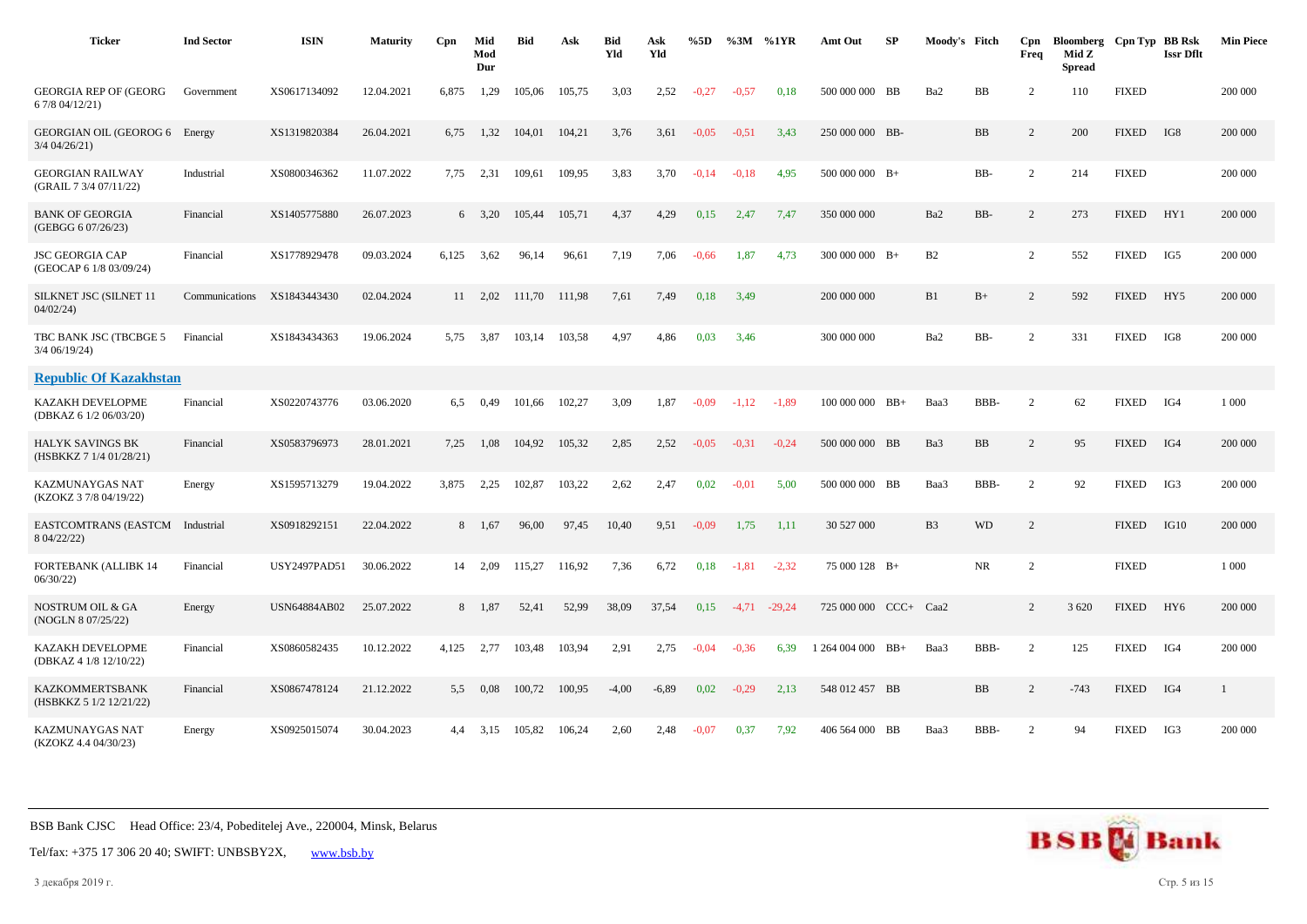| <b>Ticker</b>                                    | <b>Ind Sector</b> | <b>ISIN</b>  | <b>Maturity</b> | Cpn   | Mid<br>Mod<br>Dur | <b>Bid</b> | Ask    | <b>Bid</b><br>Yld | Ask<br>Yld | %5D     |         | %3M %1YR | Amt Out            | SP | Moody's Fitch  |            | Cpn<br>Freq    | Bloomberg Cpn Typ BB Rsk<br>Mid Z<br><b>Spread</b> |              | <b>Issr Dflt</b> | <b>Min Piece</b> |
|--------------------------------------------------|-------------------|--------------|-----------------|-------|-------------------|------------|--------|-------------------|------------|---------|---------|----------|--------------------|----|----------------|------------|----------------|----------------------------------------------------|--------------|------------------|------------------|
| KAZAKHSTAN (KAZAKS 3<br>$7/8$ 10/14/24)          | Government        | XS1120709669 | 14.10.2024      | 3,875 |                   |            | 103,96 |                   | 3,00       |         |         |          | 1 500 000 000 BBB- |    | Baa3           | <b>BBB</b> | $\overline{2}$ |                                                    | <b>FIXED</b> | HY <sub>6</sub>  | 200 000          |
| <b>ALLIANCE BANK (ALLIBK</b><br>11 3/4 12/15/24) | Financial         | XS1153772725 | 15.12.2024      | 11,75 | 0,08              | 110,20     | 110,49 | $-24,85$          | $-28,06$   | 0,02    | $-0,25$ | $-0.65$  | 162 641 875 B+     |    |                | B          | $\overline{2}$ | $-2844$                                            | <b>FIXED</b> |                  |                  |
| NOSTRUM OIL & GA<br>(NOGLN 7 02/16/25)           | Energy            | USN64884AD67 | 16.02.2025      |       | 7, 3, 52          | 51,46      | 52,14  | 23,72             | 23,36      | $-3,36$ | $-6,34$ | $-23,11$ | $400000000$ CCC+   |    | Caa2           |            | 2              | 2 1 9 2                                            | <b>FIXED</b> | HY <sub>6</sub>  | 200 000          |
| <b>KAZMUNAYGAS NAT</b><br>(KZOKZ 4 3/4 04/24/25) | Energy            | XS1807299174 | 24.04.2025      | 4,75  | 4,75              | 108,97     | 109,43 | 2,94              | 2,85       | 0,01    | $-0.35$ | 10,84    | 500 000 000        |    | Baa3           | BBB-       | $\overline{2}$ | 127                                                | <b>FIXED</b> | IG3              | 200 000          |
| KAZAKHSTAN (KAZAKS 5<br>$1/8$ 07/21/25)          | Government        | XS1263054519 | 21.07.2025      | 5,125 |                   |            |        |                   |            |         |         |          | 2 500 000 000 BBB- |    | Baa3           | <b>BBB</b> | 2              |                                                    | <b>FIXED</b> | HY <sub>6</sub>  | 200 000          |
| <b>TENGIZCH FIN INT</b><br>(TENGIZ 4 08/15/26)   | Energy            | USG87602AA90 | 15.08.2026      |       | 4 5.61            | 105,11     | 105,49 | 3,12              | 3,05       | $-0.02$ | 0,79    | 14,41    | 1 000 000 000 BBB  |    | Baa2           |            | $\overline{2}$ | 144                                                | <b>FIXED</b> |                  | 200 000          |
| <b>KAZMUNAYGAS NAT</b><br>(KZOKZ 4 3/4 04/19/27) | Energy            | XS1595713782 | 19.04.2027      | 4,75  | 6,22              | 109,00     | 109,55 | 3,36              | 3,28       | $-0.09$ | $-0.69$ | 13,15    | 1 000 000 000 BB   |    | Baa3           | BBB-       | $\overline{2}$ | 166                                                | <b>FIXED</b> | IG3              | 200 000          |
| KAZTRANSGAS JSC<br>(KZTGKZ 4 3/8 09/26/27)       | Energy            | XS1682544157 | 26.09.2027      | 4,375 | 6,56              | 104,77     | 105,43 | 3,67              | 3,57       | 0,26    | $-0.89$ | 13,15    | 750 000 000        |    | Baa3           | BBB-       | 2              | 194                                                | <b>FIXED</b> | IG4              | 200 000          |
| <b>KAZAKHSTAN TEMIR</b><br>(KTZKZ 4.85 11/17/27) | Industrial        | XS1713475132 | 17.11.2027      | 4,85  | 6,68              | 114,45     | 115,08 | 2,81              | 2,73       |         | 2,15    | 19,49    | $\overline{0}$     |    | <b>WR</b>      | BBB-       | 2              | 116                                                | <b>FIXED</b> | HY1              | 200 000          |
| <b>KAZMUNAYGAS NAT</b><br>(KZOKZ 5 3/8 04/24/30) | Energy            | XS1807300105 | 24.04.2030      | 5,375 | 8,09              | 114.94     | 115,37 | 3,64              | 3,59       | $-0,37$ | $-1,53$ | 18,47    | 1 250 000 000      |    | Baa3           | BBB-       | 2              | 187                                                | <b>FIXED</b> | IG3              | 200 000          |
| <b>KAZAKHSTAN TEMIR</b><br>(KTZKZ 6.95 07/10/42) | Industrial        | XS0799658637 | 10.07.2042      | 6.95  | 12,62             | 133,43     | 134,30 | 4,56              | 4,51       | 0.70    | $-2,24$ | 28,23    | 1 100 000 000 BB-  |    | Baa3           | BBB-       | 2              | 266                                                | <b>FIXED</b> | HY1              | 200 000          |
| KAZAKHSTAN (KAZAKS 4<br>$7/8$ 10/14/44)          | Government        | XS1120709826 | 14.10.2044      |       | 4,875 15,28       | 120,48     | 121,30 | 3,62              | 3,57       | $-0,29$ | $-1.46$ | 25,28    | 1 000 000 000 BBB- |    | Baa3           | <b>BBB</b> | $\overline{2}$ | 172                                                | <b>FIXED</b> | HY <sub>6</sub>  | 200 000          |
| KAZAKHSTAN (KAZAKS 6<br>$1/2$ 07/21/45)          | Government        | XS1263139856 | 21.07.2045      |       | 6.5 14.42         | 144,52     | 145,39 | 3,77              | 3,73       | $-0.37$ | $-1,23$ | 24.86    | 1 500 000 000 BBB- |    | Baa3           | <b>BBB</b> | 2              | 188                                                | <b>FIXED</b> | HY <sub>6</sub>  | 200 000          |
| KAZMUNAYGAS NAT<br>(KZOKZ 5 3/4 04/19/47)        | Energy            | XS1595714087 | 19.04.2047      | 5,75  | 14,67             | 116,87     | 117,56 | 4,65              | 4,61       | $-0,21$ | $-2,73$ | 25,57    | 1 250 000 000 BB   |    | Baa3           | BBB-       | 2              | 274                                                | <b>FIXED</b> | IG3              | 200 000          |
| <b>KAZMUNAYGAS NAT</b><br>(KZOKZ 6 3/8 10/24/48) | Energy            | XS1807299331 | 24.10.2048      | 6.375 | 14,72             | 126,11     | 126,96 | 4,71              | 4,67       | $-0,23$ | $-0.62$ | 28,41    | 1 500 000 000      |    | Baa3           | BBB-       | $\overline{c}$ | 280                                                | <b>FIXED</b> | IG3              | 200 000          |
| <b>Republic Of Lithuania</b>                     |                   |              |                 |       |                   |            |        |                   |            |         |         |          |                    |    |                |            |                |                                                    |              |                  |                  |
| LITHUANIA (LITHUN 7 3/8<br>02/11/20              | Government        | XS0485991417 | 11.02.2020      | 7,375 | 0,18              | 100,89     | 101,17 | 2,43              | 0,98       | $-0.04$ | $-1,29$ | $-3,61$  | 1 800 000 000 A    |    | A <sub>3</sub> | A-         | $\overline{c}$ | $-26$                                              | <b>FIXED</b> | IG10             | 100 000          |



Tel/fax: +375 17 306 20 40; SWIFT: UNBSBY2X, [www.bsb.by](https://www.bsb.by/)

3 декабря 2019 г. Стр. 6 из 15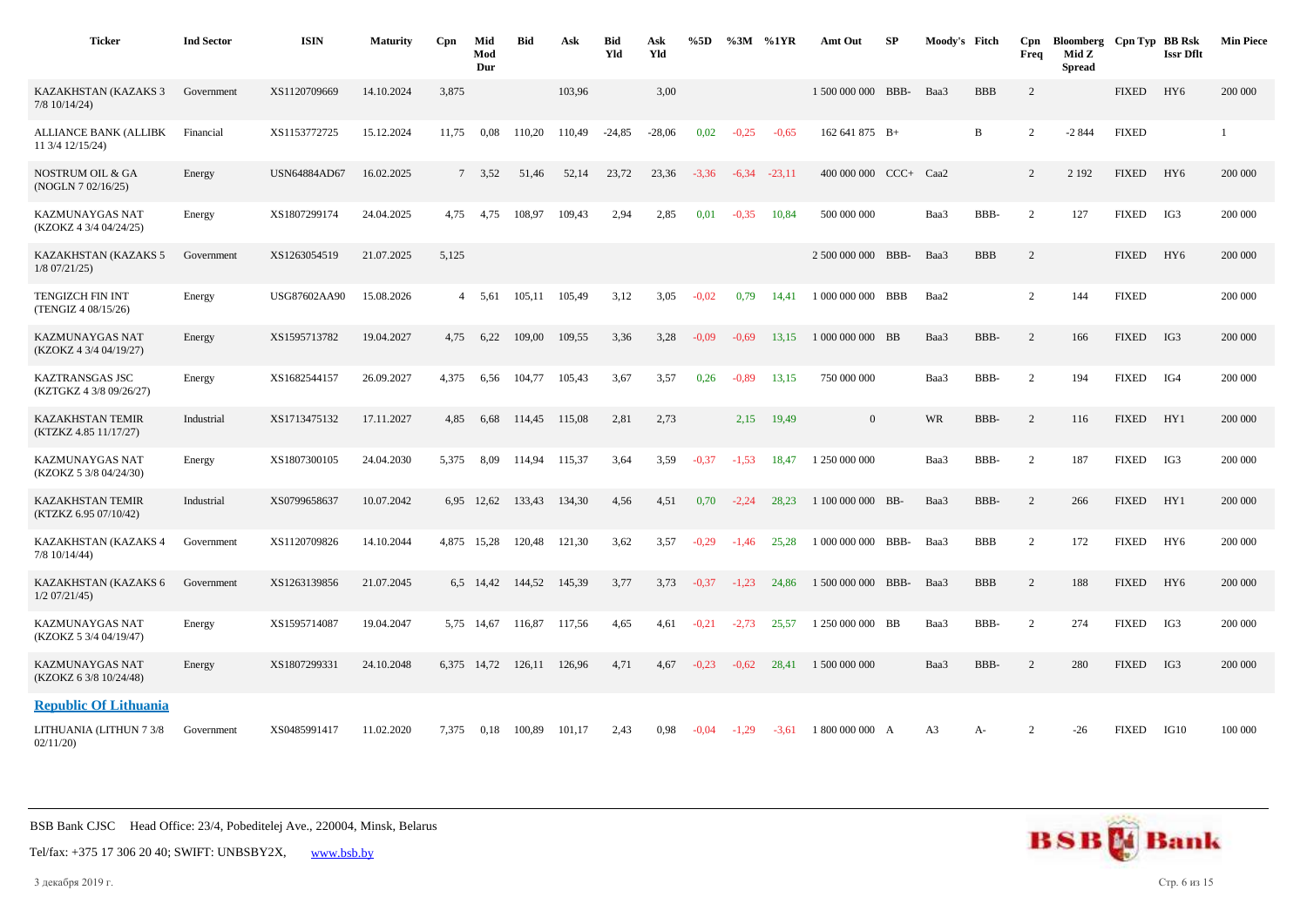| <b>Ticker</b>                                         | <b>Ind Sector</b>          | <b>ISIN</b>  | <b>Maturity</b> | Cpn   | Mid<br>Mod<br>Dur | Bid    | Ask    | Bid<br>Yld | Ask<br>Yld | %5D     | %3M     | %1YR    | Amt Out           | SP | Moody's Fitch  |              | Cpn<br>Freq    | Bloomberg Cpn Typ BB Rsk<br>Mid Z<br><b>Spread</b> |                         | <b>Issr Dflt</b> | <b>Min Piece</b> |
|-------------------------------------------------------|----------------------------|--------------|-----------------|-------|-------------------|--------|--------|------------|------------|---------|---------|---------|-------------------|----|----------------|--------------|----------------|----------------------------------------------------|-------------------------|------------------|------------------|
| LITHUANIA (LITHUN 6 1/8<br>03/09/21                   | Government                 | XS0602546136 | 09.03.2021      | 6,125 | 1,21              | 104,95 | 105,19 | 2,13       | 1,93       | 0.00    | $-0,90$ | $-0.74$ | 1 500 000 000 A   |    | A <sub>3</sub> | $A-$         | 2              | 34                                                 | <b>FIXED</b>            | IG10             | 100 000          |
| LITHUANIA (LITHUN 6 5/8<br>02/01/22                   | Government                 | XS0739988086 | 01.02.2022      | 6,625 | 1,99              | 109,58 | 109,86 | 2,06       | 1,93       | $-0.09$ | $-1.07$ | 0.68    | 1 500 000 000 A   |    | A <sub>3</sub> | A-           | 2              | 38                                                 | <b>FIXED</b>            | IG10             | 200 000          |
| <b>Republic Of Moldova</b>                            |                            |              |                 |       |                   |        |        |            |            |         |         |         |                   |    |                |              |                |                                                    |                         |                  |                  |
| <b>ARAGVI FINANCE</b><br>(ARAGVI 12 04/09/24)         | Consumer, Non-<br>cyclical | XS1960552823 | 09.04.2024      |       | 12 3,32           | 107,15 | 107,54 | 9,93       | 9,82       | 0,13    | 2,86    |         | 300 000 000 B-    |    |                | B            | $\overline{2}$ | 826                                                | <b>FIXED</b>            |                  | 200 000          |
| <b>Republic Of Serbia</b>                             |                            |              |                 |       |                   |        |        |            |            |         |         |         |                   |    |                |              |                |                                                    |                         |                  |                  |
| SERBIA REPUBLIC (SERBIA Government<br>4 7/8 02/25/20) |                            | XS0893103852 | 25.02.2020      | 4,875 | 0,22              | 100,60 | 100,93 | 2,11       | 0,67       | $-0,15$ | $-0,37$ | $-0.08$ | 210 337 000 BB    |    | Ba3            | $BB+$        | $\overline{2}$ | $-35$                                              | <b>FIXED</b>            | IG1              | 200 000          |
| SERBIA REPUBLIC (SERBIA Government<br>7 1/4 09/28/21) |                            | XS0680231908 | 28.09.2021      | 7,25  | 1,70              | 108,99 | 109,38 | 2,17       | 1,96       | $-0.06$ | $-0.40$ | 1.65    | 1 600 000 000 BB  |    | Ba3            | $BB+$        | 2              | 43                                                 | <b>FIXED</b>            | IG1              | 200 000          |
| <b>Republic Of Slovenia</b>                           |                            |              |                 |       |                   |        |        |            |            |         |         |         |                   |    |                |              |                |                                                    |                         |                  |                  |
| SLOVENIA (SLOVEN 5 1/2<br>10/26/22                    | Government                 | XS0847086237 | 26.10.2022      | 5,5   | 2,68              | 109,47 | 110,46 | 2,11       | 1,77       | 0,05    | $-0,43$ | 3,55    | 272 510 000 AA-   |    | Baa1           | A            | $\overline{2}$ | 36                                                 | <b>FIXED</b>            | IG8              | 200 000          |
| SLOVENIA (SLOVEN 5.85<br>05/10/23                     | Government                 | XS0927637818 | 10.05.2023      | 5,85  | 3,13              | 112,26 | 113,20 | 2,13       | 1,86       | $-0,12$ | $-0,80$ | 3,29    | 133 167 000 AA-   |    | Baa1           | A            | $\overline{c}$ | 42                                                 | <b>FIXED</b>            | IG8              | 200 000          |
| SLOVENIA (SLOVEN 5 1/4<br>02/18/24                    | Government                 | XS0982709221 | 18.02.2024      | 5,25  | 3,76              | 112,70 | 113,45 | 2,08       | 1,90       | 0,02    | $-0.58$ | 5,62    | 1 250 000 000 AA- |    | Baa1           | $\mathbf{A}$ | 2              | 41                                                 | <b>FIXED</b>            | IG8              | 200 000          |
| <b>Russian Federation</b>                             |                            |              |                 |       |                   |        |        |            |            |         |         |         |                   |    |                |              |                |                                                    |                         |                  |                  |
| TINKOFF CREDIT (AKBHC 9 Financial<br>$1/4$ PERP)      |                            | XS1631338495 |                 | 9.25  | 2,40              | 104,93 | 106,17 | 7,27       | 6,79       | $-0.03$ | $-0.08$ | 7,90    | 300 000 000       |    |                | <b>B-</b>    | $\overline{4}$ | 544                                                | VARIAB IG2<br>LE        |                  | 200 000          |
| ALFA BANK (ALFARU 6.95<br>PERP)                       | Financial                  | XS1760786340 |                 | 6,95  | 2,98              | 98,84  | 99,70  | 7,34       | 7,05       | $-0.40$ | 0,22    | 16,89   | 500 000 000       |    | B2             | $\, {\bf B}$ | $\overline{4}$ | 562                                                | VARIAB IG1<br>LE        |                  | 200 000          |
| <b>CREDIT BANK OF M</b><br>(CRBKMO 8 7/8 PERP)        | Financial                  | XS1601094755 |                 | 8.875 | 2,49              | 87,89  | 90,01  | 13,98      | 13,03      | 0,06    | 6,65    | 20,91   | 540 000 000       |    | Caa2u          | $B-$         | $\overline{4}$ | 1 1 9 1                                            | VARIAB IG8<br>LE        |                  | 200 000          |
| ALFA BANK (ALFARU 8<br>PERP)                          | Financial                  | XS1513741311 |                 |       | 8 1,96            | 101,86 | 102,68 | 7,06       | 6,66       | $-0,33$ | $-0,23$ | 12,50   | 700 000 000       |    | B2u            | B            | $\overline{4}$ | 525                                                | VARIAB IG1<br><b>LE</b> |                  | 200 000          |
| <b>TNK-BP FINANCE</b><br>(TMENRU 7 1/4 02/02/20)      | Energy                     | XS0484209159 | 02.02.2020      | 7,25  | 0,16              | 100,70 | 101,06 | 2,73       | 0,54       | $-0.07$ | $-1,07$ | $-2,16$ | 500 000 000 BBB-  |    | Baa3           | <b>WD</b>    | 2              | $-37$                                              | <b>FIXED</b>            | IG <sub>2</sub>  | 100 000          |
| <b>GAZPROM (GAZPRU 3.85</b><br>02/06/20               | Energy                     | XS0885733153 | 06.02.2020      | 3.85  | 0.17              | 100,00 | 100.34 | 3.78       | 1,79       | $-0.02$ | $-0,22$ | 0,64    | 800 000 000 BBB-  |    | Baa2           | <b>BBB</b>   | 2              | 83                                                 | <b>FIXED</b>            | IG5              | 200 000          |



Tel/fax: +375 17 306 20 40; SWIFT: UNBSBY2X, [www.bsb.by](https://www.bsb.by/)

3 декабря 2019 г. Стр. 7 из 15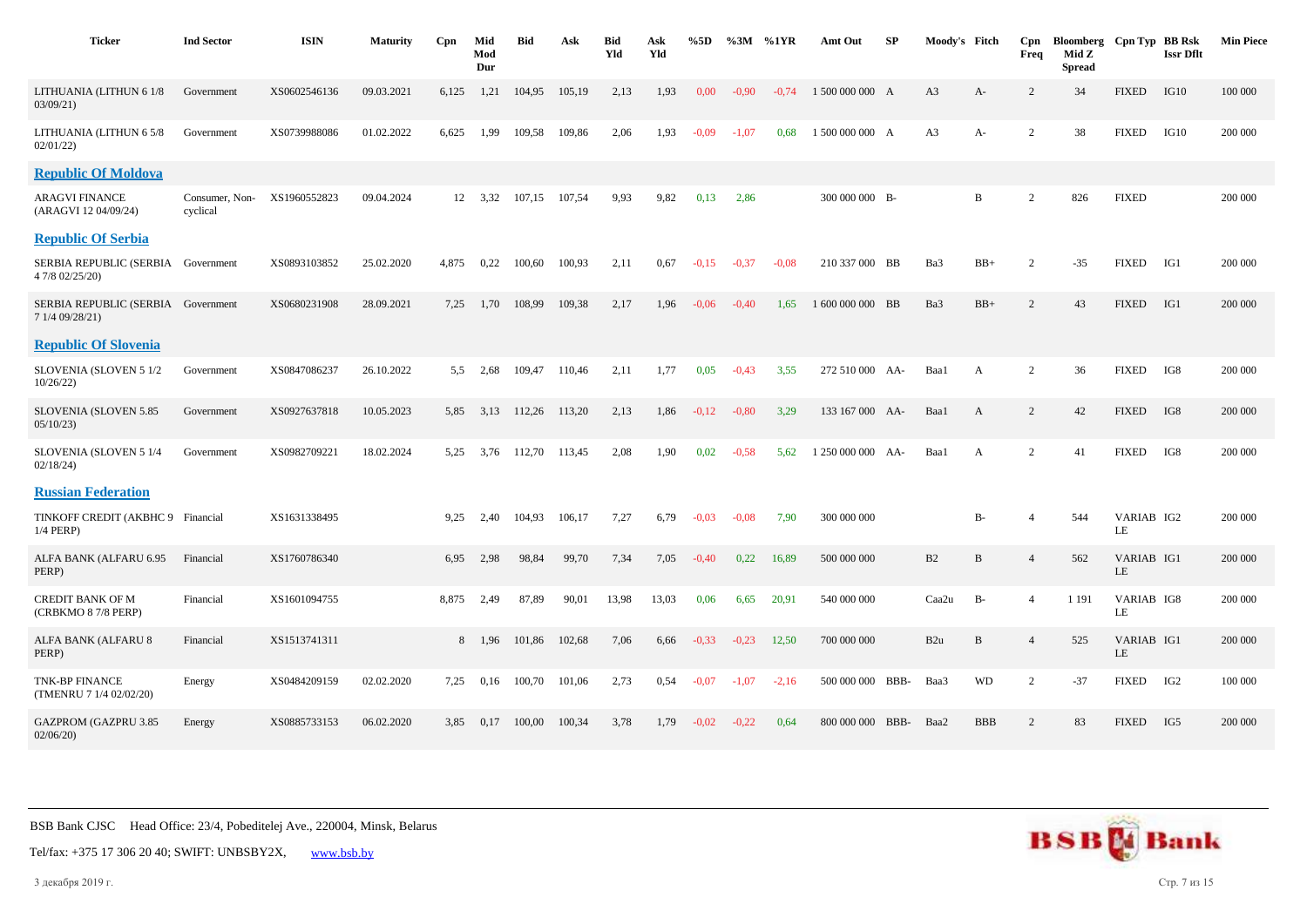| <b>Ticker</b>                                      | <b>Ind Sector</b>      | <b>ISIN</b>  | <b>Maturity</b> | Cpn            | Mid<br>Mod<br>Dur | <b>Bid</b> | Ask    | <b>Bid</b><br>Yld | Ask<br>Yld | %5D     | %3M     | %1YR    | Amt Out            | SP         | Moody's Fitch    |                   | Cpn<br>Freq    | Bloomberg Cpn Typ BB Rsk<br>Mid Z<br><b>Spread</b> |              | <b>Issr Dflt</b> | <b>Min Piece</b> |
|----------------------------------------------------|------------------------|--------------|-----------------|----------------|-------------------|------------|--------|-------------------|------------|---------|---------|---------|--------------------|------------|------------------|-------------------|----------------|----------------------------------------------------|--------------|------------------|------------------|
| OAO TMK (TRUBRU 63/4<br>04/03/20                   | Industrial             | XS0911599701 | 03.04.2020      | 6,75           | 0,32              | 101,04     | 101,11 | 3,50              | 3,30       | 0,00    | $-1.07$ | 0,14    | 500 000 000        | $B+ * +$   | <b>B1</b>        |                   | $\overline{c}$ | 149                                                | <b>FIXED</b> | IG10             | 200 000          |
| EUROCHEM M & C C<br>(EUCHEM 3.8 04/12/20)          | <b>Basic Materials</b> | XS1495632298 | 12.04.2020      | 3.8            | 0,35              | 100.47     | 100,52 | 2,43              | 2,30       | $-0.02$ | $-0.01$ | 2,13    | 124 128 000 BB-    |            |                  | <b>BB</b>         | $\overline{2}$ | 46                                                 | <b>FIXED</b> | IG8              | 200 000          |
| <b>EDC FINANCE DAC</b><br>(EDCLLI 4 7/8 04/17/20)  | Energy                 | XS0918604496 | 17.04.2020      | 4,875          | 0,36              | 100,96     | 101,04 | 2,21              | 1,99       | $-0.06$ | $-0,10$ | 0,79    | 62 539 000 BB+     |            |                  | $BB+$             | 2              | 20                                                 | <b>FIXED</b> | HY1              | 200 000          |
| <b>METALLOINVEST FI</b><br>(METINR 5 5/8 04/17/20) | <b>Basic Materials</b> | XS0918297382 | 17.04.2020      | 5,625          |                   |            |        |                   |            |         |         |         |                    | $0$ BB+    | WR               | $BB+$             | $\overline{2}$ |                                                    | <b>FIXED</b> | IG6              | 200 000          |
| RUSSIA-EUROBOND<br>(RUSSIA 5 04/29/20)             | Government             | XS0504954347 | 29.04.2020      | 5 <sup>5</sup> | 0,40              | 101,06     | 101,33 | 2,32              | 1,64       | $-0.07$ | $-0.81$ | $-0.39$ | 3 500 000 000      | BBB-       | Baa3             | <b>BBB</b>        | $\overline{2}$ | 9                                                  | <b>FIXED</b> | IG9              | 100 000          |
| POLYUS FINANCE P<br>(PGILLN 5 5/8 04/29/20)        | <b>Basic Materials</b> | XS0922301717 | 29.04.2020      | 5,625          | 0,39              | 100,69     | 100,75 | 3,86              | 3,69       | $-0.03$ | $-1.07$ | $-0,22$ | 677 482 000 BB     |            |                  | <b>BB</b>         | 2              | 189                                                | <b>FIXED</b> | IG <sub>2</sub>  | 200 000          |
| <b>MOBILE TELESYS</b><br>(MOBTEL 8 5/8 06/22/20)   | Communications         | XS0513723873 | 22.06.2020      | 8,625          | 0,52              | 103,63     | 103,70 | 1,92              | 1,80       | $-0.08$ | $-1.14$ | $-1,91$ | 306 886 000 BB+    |            | Balu             | $BB+$             | $\overline{2}$ | 2                                                  | <b>FIXED</b> | IG3              | 100 000          |
| VNESHECONOMBANK<br>(VEBBNK 6.902 07/09/20)         | Financial              | XS0524610812 | 09.07.2020      | 6,902          | 0,57              | 102,51     | 102,67 | 2,61              | 2,34       | $-0.03$ | $-0.59$ | 0,46    | 1 600 000 000 BBB- |            |                  | <b>BBB</b>        | $\overline{2}$ | 66                                                 | <b>FIXED</b> | IG9              | 100 000          |
| RUSSIAN RAIL (RURAIL<br>3.45 10/06/20)             | Industrial             | XS1501561739 | 06.10.2020      | 3,45           | 0,82              | 100,88     | 101,04 | 2,38              | 2,19       | $-0.03$ | $-0,43$ | 2,32    | 268 929 000 BBB-   |            |                  | <b>BBB</b>        | 2              | 50                                                 | <b>FIXED</b> | IG9              | 200 000          |
| VTB BANK (VTB 6.551<br>10/13/20                    | Financial              | XS0548633659 | 13.10.2020      | 6,551          | 0,83              | 102,93     | 103,21 | 3,05              | 2,73       | 0,20    | $-1,16$ | 0,33    | 826 960 000 BBB-   |            | Baa3             | <b>WD</b>         | $\overline{2}$ | 111                                                | <b>FIXED</b> | IG9              | 100 000          |
| MMC NORILSK NICK<br>(GMKNRM 5.55 10/28/20)         | <b>Basic Materials</b> | XS0982861287 | 28.10.2020      | 5,55           | 0,87              | 102,62     | 102,79 | 2,57              | 2,39       | $-0.04$ | $-0,79$ | 0.81    | 1 000 000 000      | BBB-       | Baa2             | <b>BBB</b><br>$*$ | 2              | 71                                                 | <b>FIXED</b> | IG1              | 200 000          |
| <b>ALROSA FINANCE</b><br>(ALRSRU 7 3/4 11/03/20)   | <b>Basic Materials</b> | XS0555493203 | 03.11.2020      | 7,75           | 0,88              | 104,99     | 105,09 | 2,19              | 2,08       | $-0.06$ | $-1,05$ | $-0,74$ | 494 384 000        | BBB-       | Baa2             | BBB-              | 2              | 37                                                 | <b>FIXED</b> | IG1              | 200 000          |
| LUKOIL INTL FIN (LUKOIL<br>6 1/8 11/09/20)         | Energy                 | XS0554659671 | 09.11.2020      | 6,125          | 0,90              | 103,30     | 103,47 | 2,51              | 2,32       | $-0.04$ | $-0.95$ | 0,26    | 1 000 000 000      | BBB        | Baa2             | $BBB+$            | 2              | 65                                                 | <b>FIXED</b> | IG1              | 200 000          |
| GAZPROM (GAZPRU 5.999<br>01/23/21                  | Energy                 | XS0708813810 | 23.01.2021      | 5,999          | 1,08              | 104,13     | 104,40 | 2,29              | 2,05       | $-0.04$ | $-0,60$ | 1,47    | 600 000 000 BBB-   |            | Baa2             | <b>BBB</b>        | $\overline{c}$ | 44                                                 | <b>FIXED</b> | IG5              | 200 000          |
| EVRAZ P (EVRAZ 8 1/4<br>01/28/21                   | <b>Basic Materials</b> | XS1319822752 | 28.01.2021      | 8,25           | 1,08              | 106,40     | 106,54 | 2,55              | 2,43       | $-0,11$ | $-0.95$ | 0,52    | 750 000 000 BB+    |            |                  | $BB+$             | 2              | 76                                                 | <b>FIXED</b> | IG8              | 200 000          |
| VIMPEL COM (VIP 7.748<br>02/02/21                  | Communications         | XS0587031096 | 02.02.2021      | 7,748          | 1,10              | 106,54     | 106,78 | 2,00              | 1,80       | $-0.06$ | $-0.58$ | $-1,61$ | 261 998 000 BB+    |            | Ba <sub>2u</sub> | BBB-              | $\overline{2}$ | 17                                                 | <b>FIXED</b> | HY1              | 200 000          |
| NOVATEK OAO (NVTKRM<br>6.60402/03/21               | Energy                 | XS0588433267 | 03.02.2021      | 6.604          | 1.10              | 105,24     | 105,34 | 2,01              | 1.93       | $-0.07$ | $-0.35$ | 1.01    | 650 000 000        | <b>BBB</b> | Baa2             | <b>BBB</b>        | $\overline{c}$ | 24                                                 | <b>FIXED</b> | IG1              | 200 000          |

Tel/fax: +375 17 306 20 40; SWIFT: UNBSBY2X, [www.bsb.by](https://www.bsb.by/)

3 декабря 2019 г. Стр. 8 из 15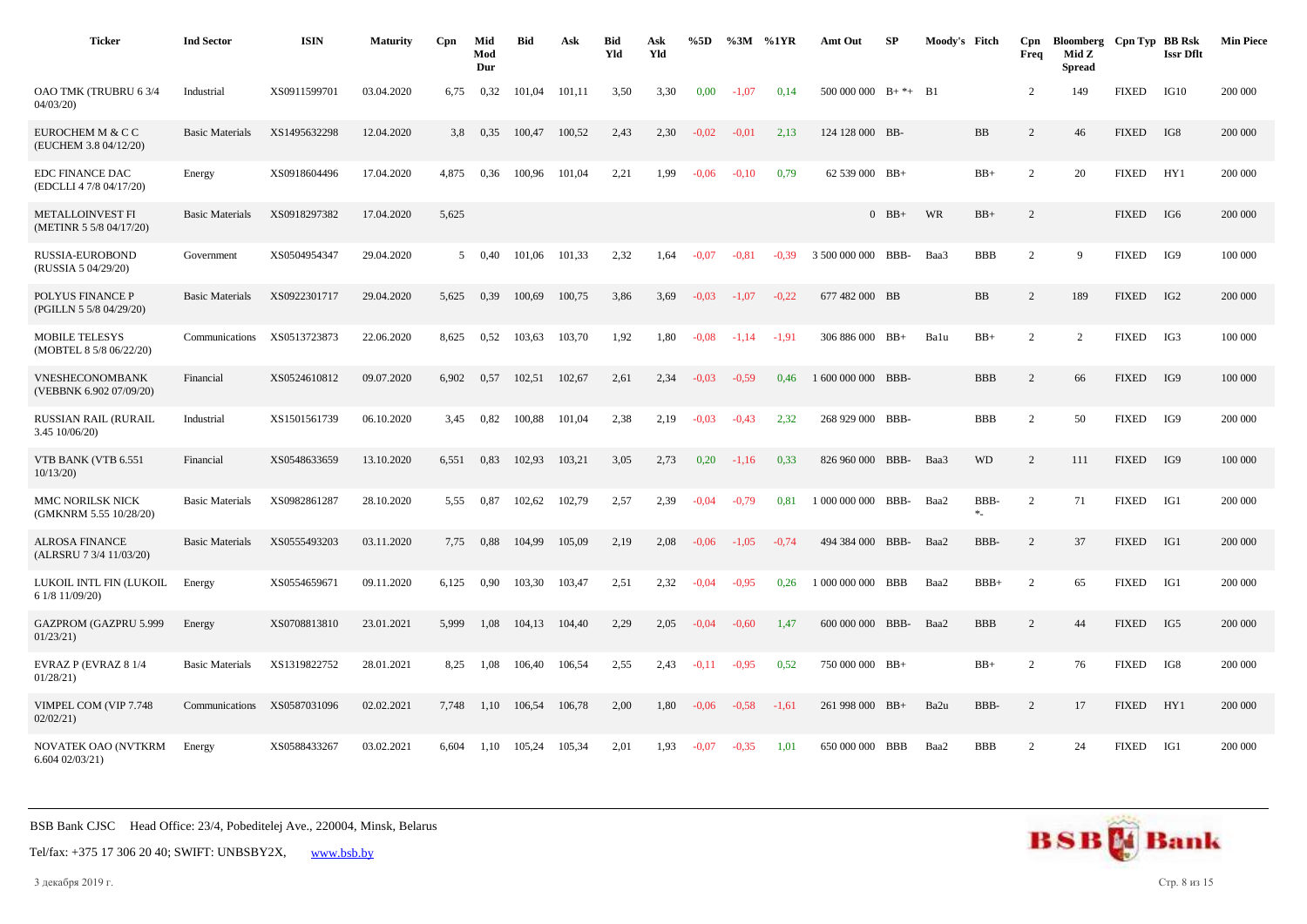| <b>Ticker</b>                                      | <b>Ind Sector</b>          | <b>ISIN</b>  | <b>Maturity</b> | Cpn            | Mid<br>Mod<br>Dur | <b>Bid</b> | Ask    | <b>Bid</b><br>Yld | Ask<br>Yld | %5D     | %3M      | %1YR     | Amt Out            | SP | Moody's Fitch |            | Cpn<br>Freq    | Bloomberg Cpn Typ BB Rsk<br>Mid Z<br><b>Spread</b> |                                             | <b>Issr Dflt</b> | <b>Min Piece</b> |
|----------------------------------------------------|----------------------------|--------------|-----------------|----------------|-------------------|------------|--------|-------------------|------------|---------|----------|----------|--------------------|----|---------------|------------|----------------|----------------------------------------------------|---------------------------------------------|------------------|------------------|
| ALFA BANK (ALFARU 7 3/4<br>04/28/21                | Financial                  | XS0620695204 | 28.04.2021      | 7,75           | 1,33              | 106,62     | 106.72 | 2,88              | 2,81       | 0.00    | $-0.89$  | 0.86     | 1 000 000 000 BB+  |    | Ba1           | $BB+$      | 2              | 115                                                | <b>FIXED</b>                                | IG1              | 200 000          |
| <b>ABIGROVE (CHMFRU 0 1/2</b><br>04/29/21          | <b>Basic Materials</b>     | XS1403868398 | 29.04.2021      | 0,5            | 1,67              | 164.87     | 165,89 | $-32,34$          | $-32,71$   | $-0.89$ | $-2,24$  | 6,09     | 135 000 000        |    |               | <b>BBB</b> | 2              |                                                    | <b>FIXED</b>                                | IG1              | 200 000          |
| SBERBANK (SBERRU 5.717<br>06/16/21                 | Financial                  | XS0638572973 | 16.06.2021      | 5,717          | 1,43              | 104,70     | 105,04 | 2,56              | 2,34       | 0,06    | $-0,23$  | 3,12     | 1 000 000 000      |    | Baa3          | <b>BBB</b> | 2              | 78                                                 | <b>FIXED</b>                                | IG4              | 200 000          |
| <b>GTLK EUROPE DAC</b><br>(GTLKOA 5.95 07/19/21)   | Financial                  | XS1449458915 | 19.07.2021      | 5,95           | 1,52              | 104,45     | 104,57 | 3,11              | 3,04       | $-0,08$ | 0,30     | 7,56     | 500 000 000        |    | Ba2           | $BB+$      | $\overline{c}$ | 141                                                | <b>FIXED</b>                                | HY1              | 200 000          |
| <b>SEVERSTAL OAO</b><br>(CHMFRU 3.85 08/27/21)     | <b>Basic Materials</b>     | XS1567051443 | 27.08.2021      | 3.85           | 1,65              | 102.18     | 102.55 | 2,55              | 2,34       | 0,04    | $-0.20$  | 5.73     | 500 000 000 BBB    |    |               | <b>BBB</b> | 2              | 79                                                 | <b>FIXED</b>                                | IG1              | 200 000          |
| <b>O1 PROPERTIES (OPRORU 8</b><br>$1/4$ 09/27/21)  | Financial                  | XS1495585355 | 27.09.2021      | 8.25           | 1,31              | 51,60      | 55,78  | 52,84             | 47,07      | 0,60    | $-22,22$ | $-29.20$ | 350 000 000 CCC-   |    | Caal          |            | 2              |                                                    | <b>FIXED</b>                                | HY <sub>6</sub>  | 200 000          |
| PHOSAGRO (PHORRU 3.95<br>11/03/21                  | <b>Basic Materials</b>     | XS1599428726 | 03.11.2021      | 3,95           | 1,83              | 102,60     | 102,78 | 2,55              | 2,45       | 0,06    | 0,52     | 5,95     | 500 000 000 BBB-   |    | Baa3          | BBB-       | 2              | 85                                                 | <b>FIXED</b>                                | IG1              | 200 000          |
| CREDIT BANK OF M<br>(CRBKMO 5 7/8 11/07/21)        | Financial                  | XS1510534677 | 07.11.2021      | 5,875          | 1,81              | 103,37     | 104,00 | 4,04              | 3,70       | 0,09    | 2,19     | 5,67     | 500 000 000 BB-    |    |               | BB         | $\overline{c}$ | 222                                                | <b>FIXED</b>                                | IG8              | 200 000          |
| <b>HACIENDA INVST</b><br>(HCDNDA 5 7/8 11/11/21)   | Industrial                 | XS1516324321 | 11.11.2021      | 5,875          | 1,82              | 104,82     | 104,96 | 3,28              | 3,21       | 0,01    | 0,29     | 5,44     | 350 000 000 NR     |    |               | $BB+$      | 2              | 160                                                | <b>FIXED</b>                                | IG10             | 200 000          |
| <b>GLOBAL PORTS FIN</b><br>(GLPRLI 6.872 01/25/22) | Consumer, Non-<br>cyclical | XS1319813769 | 25.01.2022      | 6,872          | 1,95              | 107.54     | 107,67 | 3,20              | 3,13       | 0,02    | $-0,22$  | 5,12     | 283 087 000        |    | Ba2           | $BB+$      | $\overline{2}$ | 153                                                | <b>FIXED</b>                                | IG10             | 200 000          |
| EVRAZ P (EVRAZ 6 3/4<br>01/31/22                   | <b>Basic Materials</b>     | XS1405775377 | 31.01.2022      | 6.75           | 1,97              | 108.04     | 108,22 | 2,87              | 2,79       | $-0.02$ | $-0.28$  | 4.76     | 500 000 000 BB+    |    |               | $BB+$      | 2              | 119                                                | <b>FIXED</b>                                | IG8              | 200 000          |
| RUSAL CAPITAL DA<br>(RUALRU 5 1/8 02/02/22)        | <b>Basic Materials</b>     | XS1533921299 | 02.02.2022      | 5,125          | 2,00              | 101,82     | 102,32 | 4,23              | 3,99       | 0,04    | $-0,73$  |          | 600 000 000        |    | B1            | BB-        | 2              | 247                                                | <b>FIXED</b>                                | IG8              | 200 000          |
| SBERBANK (SBERRU 61/8<br>02/07/22                  | Financial                  | XS0743596040 | 07.02.2022      | 6,125          | 2,01              | 107,16     | 107,44 | 2,71              | 2,58       | $-0.09$ | $-0,24$  | 4,66     | 1 500 000 000      |    | Baa3          | <b>BBB</b> | $\overline{c}$ | 101                                                | <b>FIXED</b>                                | IG4              | 200 000          |
| ABIGROVE (CHMFRU 0<br>02/16/22                     | <b>Basic Materials</b>     | XS1566998297 | 16.02.2022      | $\overline{0}$ | 2.31              | 110.72     | 111.48 | $-4,53$           | $-4,82$    | $-0.49$ | $-2,34$  | 7,50     | 250 000 000        |    |               | <b>BBB</b> |                |                                                    | <b>ZERO</b><br><b>COUPO</b><br>$\mathbf{M}$ | IG1              | 200 000          |
| ROSNEFT OIL CO<br>(ROSNRM 4.199 03/06/22)          | Energy                     | XS0861981180 | 06.03.2022      | 4,199          | 2,12              | 102,75     | 103,21 | 2,93              | 2,72       | 0,10    | 0,30     | 5,93     | 2 000 000 000 BBB- |    | Baa3          | <b>WD</b>  | 2              | 120                                                | <b>FIXED</b>                                | IG <sub>2</sub>  | 200 000          |
| <b>GAZPROM (GAZPRU 6.51</b><br>03/07/22            | Energy                     | XS0290580595 | 07.03.2022      | 6,51           | 2,09              | 108,59     | 108,99 | 2,56              | 2,39       | $-0.01$ | $-0,26$  | 4.43     | 1 300 000 000 BBB- |    | Baa2          | <b>BBB</b> | $\overline{c}$ | 85                                                 | <b>FIXED</b>                                | IG5              | 100 000          |
| POLYUS FINANCE P<br>(PGILLN 4.699 03/28/22)        | <b>Basic Materials</b>     | XS1405766384 | 28.03.2022      | 4,699          | 2,17              | 103,79     | 104,21 | 2,99              | 2,81       | 0,03    | 0,13     | 8,32     | 482 806 000 BB     |    | Ba1           | BB         | 2              | 128                                                | <b>FIXED</b>                                | IG <sub>2</sub>  | 200 000          |



3 декабря 2019 г. Стр. 9 из 15

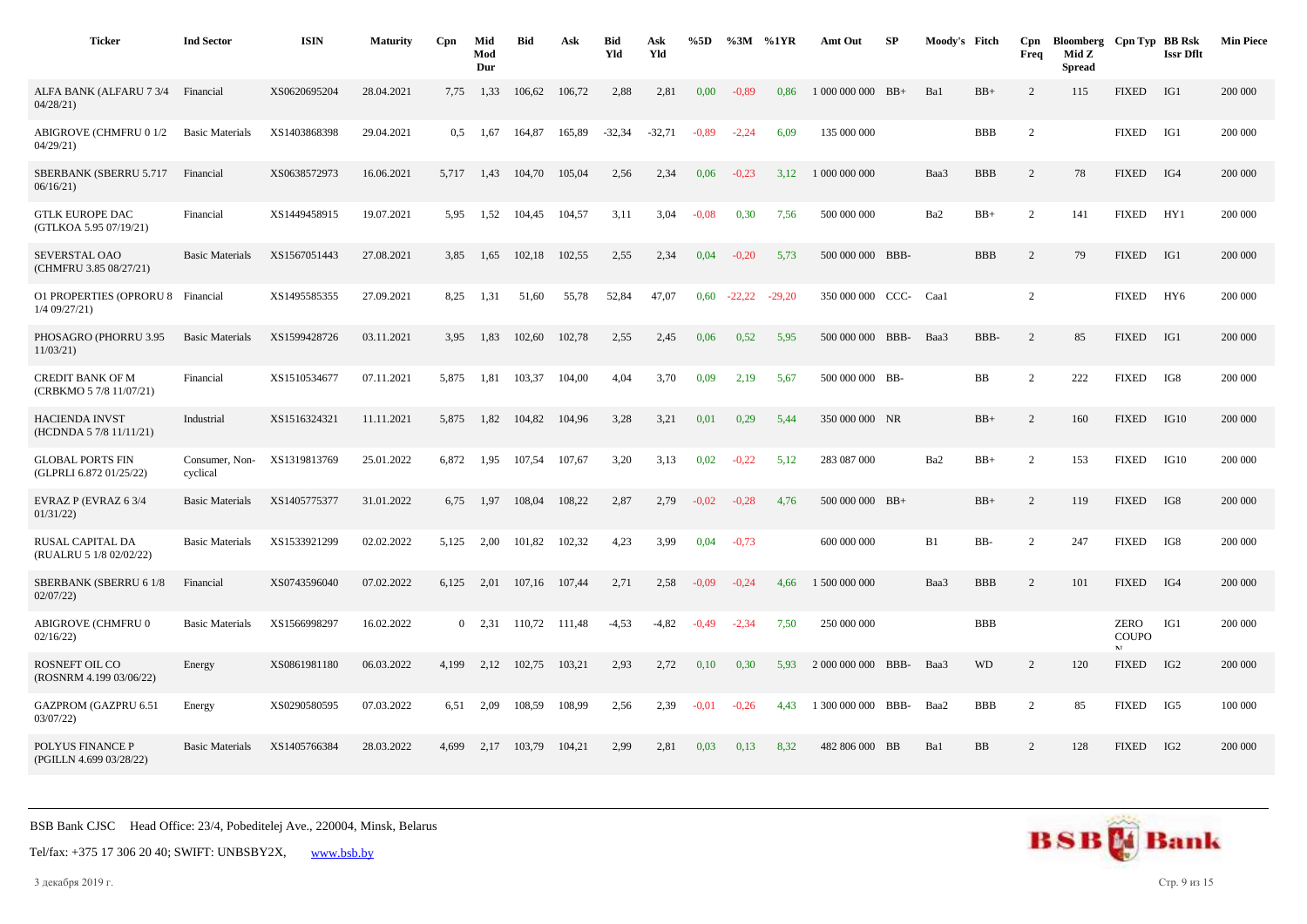| <b>Ticker</b>                                  | <b>Ind Sector</b>      | <b>ISIN</b>  | <b>Maturity</b> | Cpn   | Mid<br>Mod<br>Dur | <b>Bid</b> | Ask    | <b>Bid</b><br>Yld | Ask<br>Yld | %5D     | %3M %1YR |       | Amt Out            | SP   | Moody's Fitch |             | Cpn<br>Freq    | Bloomberg Cpn Typ BB Rsk<br>Mid Z<br><b>Spread</b> |              | <b>Issr Dflt</b> | <b>Min Piece</b> |
|------------------------------------------------|------------------------|--------------|-----------------|-------|-------------------|------------|--------|-------------------|------------|---------|----------|-------|--------------------|------|---------------|-------------|----------------|----------------------------------------------------|--------------|------------------|------------------|
| RUSSIA-EUROBOND<br>(RUSSIA 4 1/2 04/04/22)     | Government             | XS0767472458 | 04.04.2022      | 4,5   | 2,20              | 105,21     | 105,53 | 2,19              | 2,05       | $-0.06$ | $-0.87$  | 4.47  | 2 000 000 000      | BBB- | Baa3          | <b>BBB</b>  | $\overline{c}$ | 52                                                 | <b>FIXED</b> | IG9              | 200 000          |
| <b>RUSSIAN RAIL (RURAIL 5.7</b><br>04/05/22    | Industrial             | XS0764220017 | 05.04.2022      | 5,7   | 2,18              | 107,07     | 107,53 | 2,56              | 2,36       | $-0.04$ | $-0,22$  | 4,95  | 624 586 000 BBB-   |      | Baa2          | <b>BBB</b>  | $\overline{2}$ | 84                                                 | <b>FIXED</b> | IG9              | 200 000          |
| <b>BORETS FIN (BORFIN 6 1/2)</b><br>04/07/22   | Energy                 | XS1596115409 | 07.04.2022      | 6.5   | 2.14              | 102,96     | 103,40 | 5,14              | 4,94       | 0,37    | 0,73     | 5,11  | 330 000 000 BB-    |      | Ba3           | BB-         | 2              | 341                                                | <b>FIXED</b> | HY1              | 200 000          |
| MMC NORILSK NICK<br>(GMKNRM 3.849 04/08/22)    | <b>Basic Materials</b> | XS1622146758 | 08.04.2022      | 3,849 | 2,22              | 101,89     | 102,34 | 3,01              | 2,81       | 0,00    | $-0,26$  | 6,67  | 500 000 000 BBB-   |      |               | BBB-<br>$*$ | 2              | 129                                                | <b>FIXED</b> | IG1              | 200 000          |
| KOKS OAO (IMHRUS 7 1/2<br>05/04/22             | <b>Basic Materials</b> | XS1600695974 | 04.05.2022      | 7.5   | 2,17              | 101,84     | 102,58 | 6,66              | 6,33       | 0,03    | $-1,51$  | 1,69  | 431 929 000 B      |      | B2            | B           | $\overline{2}$ | 487                                                | <b>FIXED</b> |                  | 200 000          |
| LUKOIL INTL FIN (LUKOIL<br>6.65606/07/22       | Energy                 | XS0304274599 | 07.06.2022      | 6,656 | 2,26              | 109.98     | 110,39 | 2,52              | 2,36       | $-0.07$ | $-0,43$  | 4.06  | 500 000 000 BBB    |      | Baa2          | $BBB+$      | 2              | 82                                                 | <b>FIXED</b> | IG1              | 100 000          |
| VNESHECONOMBANK<br>(VEBBNK 6.025 07/05/22)     | Financial              | XS0800817073 | 05.07.2022      | 6,025 | 2,35              | 107,51     | 108,00 | 2,98              | 2,79       | 0,00    | 0,16     | 8,51  | 1 000 000 000 BBB- |      |               | <b>BBB</b>  | $\overline{c}$ | 130                                                | <b>FIXED</b> | IG9              | 200 000          |
| <b>GAZPROM (GAZPRU 4.95</b><br>07/19/22        | Energy                 | XS0805570354 | 19.07.2022      | 4.95  | 2,42              | 105,85     | 106.08 | 2.62              | 2,54       | 0.00    | $-0.16$  | 5.82  | 1 000 000 000 BBB- |      | Baa2          | <b>BBB</b>  | 2              | 97                                                 | <b>FIXED</b> | IG5              | 200 000          |
| <b>GAZPROM NEFT (SIBNEF 4</b><br>3/8 09/19/22) | Energy                 | XS0830192711 | 19.09.2022      | 4,375 | 2,60              | 103,84     | 104,25 | 2,93              | 2,78       | 0,00    | 0,19     | 6,04  | 1 500 000 000 BBB- |      | Baa2          | <b>BBB</b>  | $\overline{2}$ | 125                                                | <b>FIXED</b> | IG1              | 200 000          |
| MMC NORILSK NICK<br>(GMKNRM 6 5/8 10/14/22)    | <b>Basic Materials</b> | XS1298447019 | 14.10.2022      | 6,625 | 2,60              | 110,06     | 110,33 | 2,93              | 2,84       | 0,01    | $-0.58$  | 5,15  | 1 000 000 000 BBB- |      | Baa2          | BBB-<br>$*$ | $\overline{c}$ | 127                                                | <b>FIXED</b> | IG1              | 200 000          |
| <b>SEVERSTAL OAO</b><br>(CHMFRU 5.9 10/17/22)  | <b>Basic Materials</b> | XS0841671000 | 17.10.2022      | 5.9   | 2,63              | 108,22     | 108,50 | 2,89              | 2,79       | $-0.06$ | $-0.10$  | 5.97  | 634 051 000 BBB-   |      | Baa2          | <b>BBB</b>  | 2              | 124                                                | <b>FIXED</b> | IG1              | 200 000          |
| VTB BANK (VTB 6.95<br>10/17/22                 | Financial              | XS0842078536 | 17.10.2022      | 6,95  | 2,59              | 108,10     | 108,32 | 3,93              | 3,85       | $-0,12$ | 1,63     | 10,60 | 1412 116 000 B-    |      | Ba2           | <b>WD</b>   | $\overline{c}$ | 229                                                | <b>FIXED</b> | IG9              | 200 000          |
| <b>SBERBANK (SBERRU 5 1/8</b><br>10/29/22      | Financial              | XS0848530977 | 29.10.2022      | 5.125 | 2,68              | 105.57     | 105,72 | 3,10              | 3,05       | 0,18    | 1.24     | 7.35  | 2 000 000 000      |      | Ba1           | BBB-        | 2              | 147                                                | <b>FIXED</b> | IG4              | 200 000          |
| PETROPAVLOVSK (POGLN<br>8 1/8 11/14/22)        | <b>Basic Materials</b> | XS1711554102 | 14.11.2022      | 8,125 | 2,37              | 101,35     | 102,06 | 7,56              | 7,27       | 0,04    | 3,16     | 34,55 | 500 000 000 B-     |      |               | $B-$        | $\overline{c}$ | 580                                                | <b>FIXED</b> | IG7              | 200 000          |
| NOVATEK OAO (NVTKRM<br>4.422 12/13/22)         | Energy                 | XS0864383723 | 13.12.2022      | 4,422 | 2,77              | 104,53     | 105,06 | 2,85              | 2,67       | $-0.04$ | 0,35     | 6,69  | 1 000 000 000 BBB  |      | Baa2          | <b>BBB</b>  | $\overline{2}$ | 116                                                | <b>FIXED</b> | IG1              | 200 000          |
| RUSAL CAPITAL DA<br>(RUALRU 4.85 02/01/23)     | <b>Basic Materials</b> | XS1759468967 | 01.02.2023      | 4.85  | 2,86              | 101,48     | 101,83 | 4,34              | 4,22       | 0,14    | $-0.37$  |       | 500 000 000        |      | B1            | BB-         | 2              | 268                                                | <b>FIXED</b> | IG8              | 200 000          |
| POLYUS FINANCE P<br>(PGILLN 5 1/4 02/07/23)    | <b>Basic Materials</b> | XS1533922933 | 07.02.2023      | 5,25  | 2,88              | 106,51     | 106,80 | 3,08              | 2,99       | 0,10    | 0.53     | 10,86 | 787 800 000 BB     |      | Ba1           | BB          | $\overline{c}$ | 143                                                | <b>FIXED</b> | IG <sub>2</sub>  | 200 000          |

Tel/fax: +375 17 306 20 40; SWIFT: UNBSBY2X, [www.bsb.by](https://www.bsb.by/)

3 декабря 2019 г. Стр. 10 из 15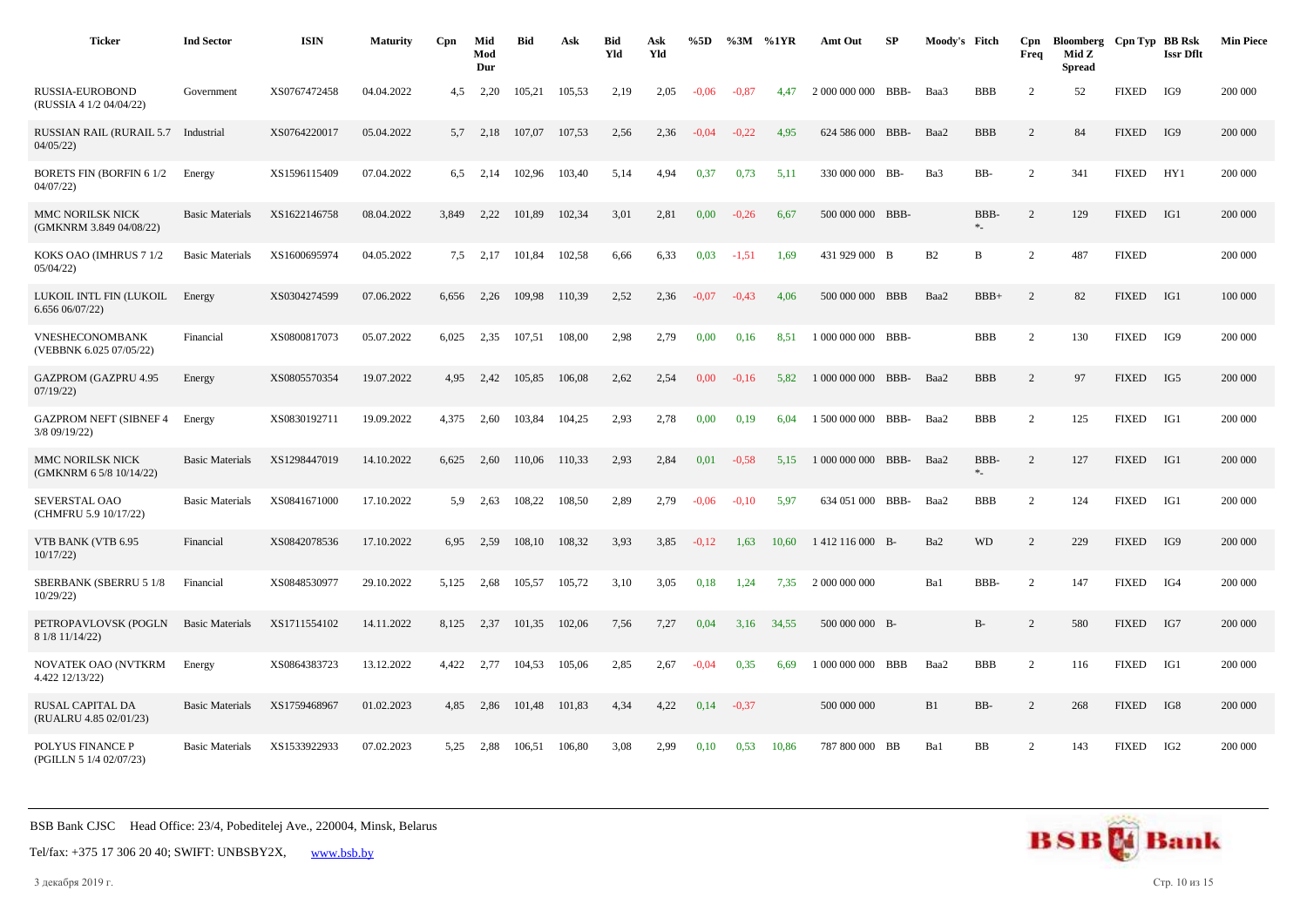| <b>Ticker</b>                                       | <b>Ind Sector</b>          | <b>ISIN</b>  | <b>Maturity</b> | Cpn   | Mid<br>Mod<br>Dur | <b>Bid</b> | Ask    | <b>Bid</b><br>Yld | Ask<br>Yld | %5D     | %3M     | %1YR  | Amt Out            | SP   | Moody's Fitch |                  | Cpn<br>Freq    | Bloomberg Cpn Typ BB Rsk<br>Mid Z<br><b>Spread</b> |              | <b>Issr Dflt</b> | <b>Min Piece</b> |
|-----------------------------------------------------|----------------------------|--------------|-----------------|-------|-------------------|------------|--------|-------------------|------------|---------|---------|-------|--------------------|------|---------------|------------------|----------------|----------------------------------------------------|--------------|------------------|------------------|
| <b>CREDIT BANK OF M</b><br>(CRBKMO 5.55 02/14/23)   | Financial                  | XS1759801720 | 14.02.2023      | 5,55  | 2,87              | 103,47     | 103,82 | 4,37              | 4,26       | 0,44    | 4.25    | 11,21 | 500 000 000 BB-    |      | Ba3           | BB               | 2              | 271                                                | <b>FIXED</b> | IG8              | 200 000          |
| <b>HACIENDA INVST</b><br>(HCDNDA 5.075 02/15/23)    | Industrial                 | XS1772800204 | 15.02.2023      | 5,075 | 2,90              | 104,04     | 104,65 | 3,72              | 3,52       | 0,02    | 0,37    | 9,22  | 300 000 000        |      | Ba1           | $BB+$            | 2              | 204                                                | <b>FIXED</b> | IG10             | 200 000          |
| EVRAZ P (EVRAZ 5 3/8<br>03/20/23                    | <b>Basic Materials</b>     | XS1533915721 | 20.03.2023      | 5,375 | 2,99              | 106,79     | 107,40 | 3,18              | 3,00       | 0,08    | 0,05    | 8,49  | 750 000 000 BB+    |      | Ba2           | $BB+$            | 2              | 149                                                | <b>FIXED</b> | IG8              | 200 000          |
| MMC NORILSK NICK<br>(GMKNRM 4.1 04/11/23)           | <b>Basic Materials</b>     | XS1589324075 | 11.04.2023      | 4,1   | 3,10              | 103,20     | 103,69 | 3,09              | 2,93       | 0,20    | $-0,16$ | 8,91  | 1 000 000 000 BBB- |      |               | BBB-<br>$\ast_-$ | 2              | 141                                                | <b>FIXED</b> | IG1              | 200 000          |
| LUKOIL INTL FIN (LUKOIL<br>4.563 04/24/23)          | Energy                     | XS0919504562 | 24.04.2023      | 4.563 | 3,13              | 106,21     | 106,67 | 2,63              | 2,50       | $-0.01$ | 0,41    | 9.45  | 1 500 000 000 BBB  |      | Baa2          | $BBB+$           | 2              | 96                                                 | <b>FIXED</b> | IG1              | 200 000          |
| PHOSAGRO (PHORRU 3.949<br>04/24/23                  | <b>Basic Materials</b>     | XS1752568144 | 24.04.2023      | 3,949 | 3,15              | 103,02     | 103,32 | 3,00              | 2,91       | $-0,04$ | 0,61    | 10,43 | 500 000 000 BBB-   |      | Baa3          | BBB-             | 2              | 136                                                | <b>FIXED</b> | IG1              | 200 000          |
| RUSAL CAPITAL DA<br>(RUALRU 5.3 05/03/23)           | <b>Basic Materials</b>     | XS1577964965 | 03.05.2023      | 5.3   | 3,09              | 102,79     | 103,60 | 4,41              | 4,15       | 0,18    | $-0,56$ |       | 500 000 000        |      | B1            | BB-              | 2              | 270                                                | <b>FIXED</b> | IG8              | 200 000          |
| SBERBANK (SBERRU 5 1/4<br>05/23/23                  | Financial                  | XS0935311240 | 23.05.2023      | 5,25  | 3,17              | 106,31     | 106,53 | 3,31              | 3,24       | $-0.06$ | 1,55    | 8,09  | 1 000 000 000      |      |               | BBB-             | $\overline{c}$ | 168                                                | <b>FIXED</b> | IG4              | 200 000          |
| <b>MOBILE TELESYS</b><br>(MOBTEL 5 05/30/23)        | Communications             | XS0921331509 | 30.05.2023      |       | $5 \quad 3.20$    | 106,13     | 106,73 | 3,13              | 2,95       | 0,18    | 0,85    | 9,45  | 500 000 000 BB+    |      | Balu          | $BB+$            | 2              | 144                                                | <b>FIXED</b> | IG3              | 200 000          |
| OJSC NOVO (NLMKRU 4 1/2 Basic Materials<br>06/15/23 |                            | XS1405775617 | 15.06.2023      | 4.5   | 3,20              | 105,11     | 105,59 | 2,96              | 2,82       | 0,18    | 0,29    | 8.52  | 700 000 000 BBB-   |      | Baa2          | <b>BBB</b>       | 2              | 130                                                | <b>FIXED</b> | IG1              | 200 000          |
| <b>SCF CAPITAL LTD (SCFRU</b><br>5 3/8 06/16/23)    | Industrial                 | XS1433454243 | 16.06.2023      | 5,375 | 3,14              | 106,42     | 106,78 | 3,43              | 3,32       | 0,03    | 0,97    | 10.66 | 900 000 000 BB     |      | Ba2           | $BB+$            | 2              | 178                                                | <b>FIXED</b> | HY1              | 200 000          |
| RUSSIA-EUROBOND<br>(RUSSIA 4 7/8 09/16/23)          | Government                 | XS0971721450 | 16.09.2023      | 4,875 | 3,44              | 109,57     | 109,81 | 2,22              | 2,16       | $-0,02$ | $-0,10$ | 7,87  | 3 000 000 000      | BBB- | Baa3          | <b>BBB</b>       | 2              | 61                                                 | <b>FIXED</b> | IG9              | 200 000          |
| <b>GLOBAL PORTS FIN</b><br>(GLPRLI 6 1/2 09/22/23)  | Consumer, Non-<br>cyclical | XS1405775450 | 22.09.2023      | 6.5   | 3,35              | 109,76     | 110,12 | 3,72              | 3,62       | 0,13    | 0.88    | 8,58  | 313 580 000        |      | Ba2           | $BB+$            | 2              | 207                                                | <b>FIXED</b> | IG10             | 200 000          |
| SIBUR SEC DAC (SIBUR 4<br>$1/8$ 10/05/23)           | Energy                     | XS1693971043 | 05.10.2023      | 4,125 | 3,52              | 104,31     | 104,72 | 2,93              | 2,82       | 0,11    | 0,71    | 9,40  | 307 977 000        |      | Baa3          | BBB-             | $\overline{c}$ | 127                                                | <b>FIXED</b> | IG10             | 200 000          |
| <b>VNESHECONOMBANK</b><br>(VEBBNK 5.942 11/21/23)   | Financial                  | XS0993162683 | 21.11.2023      | 5,942 | 3,55              | 110,33     | 110,87 | 3,15              | 3,01       | 0,27    | 1,34    | 13,68 | 1 150 000 000 BBB- |      |               | <b>BBB</b>       | 2              | 150                                                | <b>FIXED</b> | IG9              | 200 000          |
| <b>GAZPROM NEFT (SIBNEF 6</b><br>11/27/23           | Energy                     | XS0997544860 | 27.11.2023      |       | 6 3.57            | 111,50     | 111,84 | 2,92              | 2,83       | $-0.02$ | 0,76    | 8,38  | 1 500 000 000 BBB- |      | Baa2          | <b>BBB</b>       | 2              | 127                                                | <b>FIXED</b> | IG1              | 200 000          |
| POLYUS FINANCE P<br>(PGILLN 4.7 01/29/24)           | <b>Basic Materials</b>     | XS1713474325 | 29.01.2024      | 4.7   | 3,71              | 105,52     | 106,01 | 3,26              | 3,14       | 0,10    | 0.57    | 13,68 | 470 134 000 BB     |      | Ba1           | BB               | 2              | 160                                                | <b>FIXED</b> | IG <sub>2</sub>  | 200 000          |



3 декабря 2019 г. Стр. 11 из 15

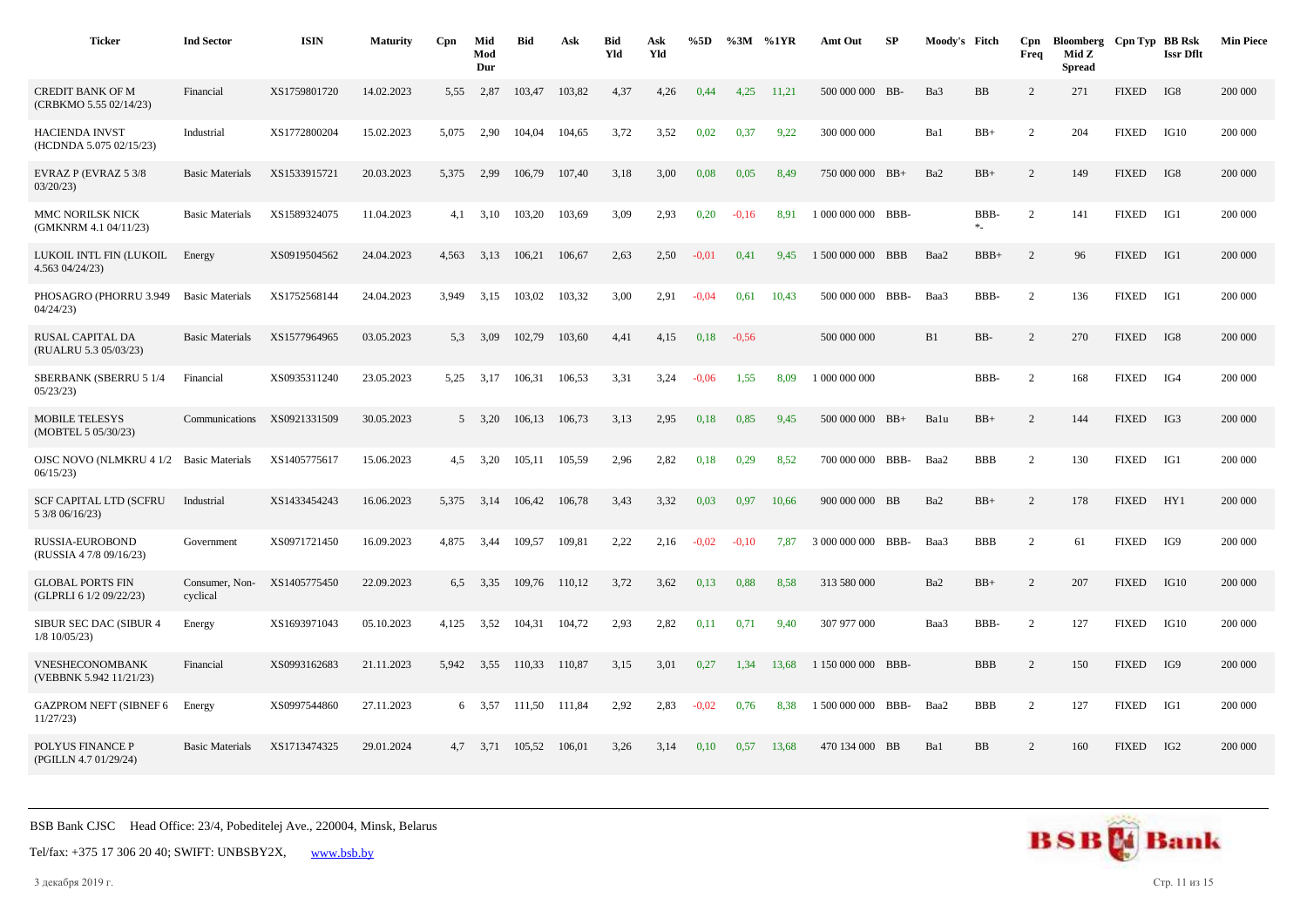| <b>Ticker</b>                                      | <b>Ind Sector</b>      | <b>ISIN</b>  | <b>Maturity</b> | Cpn   | Mid<br>Mod<br>Dur | <b>Bid</b> | Ask    | <b>Bid</b><br>Yld | Ask<br>Yld | %5D     |         | %3M %1YR | Amt Out            | SP   | Moody's Fitch |            | Cpn<br>Freq    | Bloomberg Cpn Typ BB Rsk<br>Mid Z<br><b>Spread</b> |                  | <b>Issr Dflt</b> | <b>Min Piece</b> |
|----------------------------------------------------|------------------------|--------------|-----------------|-------|-------------------|------------|--------|-------------------|------------|---------|---------|----------|--------------------|------|---------------|------------|----------------|----------------------------------------------------|------------------|------------------|------------------|
| <b>RUSSIAN RAIL (RURAIL 4</b><br>$3/8$ 03/01/24)   | Industrial             | XS1574068844 | 01.03.2024      | 4,375 | 3,83              | 105,97     | 106,28 | 2,87              | 2,79       | $-0.07$ | 0.65    | 8,92     | 319 759 000        |      | Baa2          | <b>BBB</b> | $\overline{2}$ | 123                                                | <b>FIXED</b>     | IG9              | 200 000          |
| EVRAZ P (EVRAZ 5 1/4<br>04/02/24                   | <b>Basic Materials</b> | XS1843443273 | 02.04.2024      | 5,25  | 3,85              | 107,58     | 107,86 | 3,35              | 3,28       | 0,44    | 0,17    |          | 700 000 000 BB+    |      | Ba2           | $BB+$      | 2              | 171                                                | <b>FIXED</b>     | IG8              | 200 000          |
| <b>ALROSA FINANCE S</b><br>(ALRSRU 4.65 04/09/24)  | <b>Basic Materials</b> | XS1843441731 | 09.04.2024      | 4.65  | 3.70              | 105,68     | 106,11 | 3,16              | 3,05       | $-0.06$ | $-0.05$ |          | 500 000 000 BBB-   |      |               | BBB-       | 2              | 151                                                | <b>FIXED</b>     | IG1              | 200 000          |
| <b>METALLOINVEST (METINR</b><br>4.85 05/02/24)     | <b>Basic Materials</b> | XS1603335610 | 02.05.2024      | 4,85  | 3,96              | 106,41     | 106,80 | 3,28              | 3,18       | 0,08    | 0,40    | 12,10    | 800 000 000 BB+    |      | Ba1           | $\rm BB+$  | $\overline{2}$ | 163                                                | <b>FIXED</b>     | IG6              | 200 000          |
| <b>GTLK EUROPE DAC</b><br>(GTLKOA 5 1/8 05/31/24)  | Financial              | XS1577961516 | 31.05.2024      | 5.125 | 3,99              | 104.07     | 104,74 | 4,12              | 3,96       | $-0.14$ | 0,91    | 14.17    | 500 000 000        |      | Ba2           | $BB+$      | $\overline{c}$ | 244                                                | <b>FIXED</b>     | HY1              | 200 000          |
| MMK INTL CAPITAL<br>(MAGNRM 4 3/8 06/13/24)        | <b>Basic Materials</b> | XS1843434959 | 13.06.2024      | 4,375 | 4,02              | 105,22     | 105,68 | 3,13              | 3,02       | 0,13    | 0,06    |          | 500 000 000        |      | Baa2          | <b>BBB</b> | $\overline{c}$ | 149                                                | <b>FIXED</b>     | IG1              | 200 000          |
| <b>CREDIT BANK OF M</b><br>(CRBKMO 7.121 06/25/24) | Financial              | XS1964558339 | 25.06.2024      | 7,121 | 3,79              | 108.10     | 108,38 | 5,10              | 5,04       | 0,64    | 3.22    |          | 500 000 000 BB-    |      |               | BB         | $\overline{2}$ | 346                                                | <b>FIXED</b>     | IG8              | 200 000          |
| <b>OJSC NOVO (NLMKRU 4</b><br>09/21/24             | <b>Basic Materials</b> | XS1577953174 | 21.09.2024      |       | 4, 32             | 104,04     | 104,73 | 3,09              | 2,93       | 0,20    | 0,58    | 12,78    | 500 000 000 BBB-   |      |               | <b>BBB</b> | $\overline{2}$ | 140                                                | <b>FIXED</b>     | IG1              | 200 000          |
| ALFA BANK (ALFARU 9 1/2<br>02/18/25                | Financial              | XS1135611652 | 18.02.2025      | 9,5   | 0,20              | 101,93     | 102,21 | 0,00              | $-1,35$    | 0,02    | $-1,64$ | $-0.33$  | 250 000 000        |      | B1u           | BB         | $\overline{2}$ | $-263$                                             | VARIAB IG1<br>LE |                  | 200 000          |
| <b>GTLK EU CAPITAL</b><br>(GTLKOA 5.95 04/17/25)   | Financial              | XS1713473608 | 17.04.2025      | 5,95  | 4,57              | 107,37     | 107,90 | 4,39              | 4,29       | 0,02    | 2,09    |          | 500 000 000        |      | Ba2           | $BB+$      | $\overline{2}$ | 272                                                | <b>FIXED</b>     |                  | 200 000          |
| VNESHECONOMBANK<br>(VEBBNK 6.8 11/22/25)           | Financial              | XS0559915961 | 22.11.2025      | 6,8   | 4,99              | 117,24     | 118,02 | 3,57              | 3,43       | 0,40    | 1,91    | 17,45    | 1 000 000 000 BBB- |      |               | <b>BBB</b> | $\overline{2}$ | 189                                                | <b>FIXED</b>     | IG9              | 100 000          |
| <b>GAZPROM (GAZPRU 5.15</b><br>02/11/26            | Energy                 | XS1951084471 | 11.02.2026      | 5.15  | 5,26              | 110.18     | 110.57 | 3,31              | 3,25       | 0,03    | 1,12    |          | 1 250 000 000      | BBB- | Baa2          | <b>BBB</b> | $\overline{2}$ | 164                                                | <b>FIXED</b>     | IG5              | 200 000          |
| RUSSIA-EUROBOND<br>(RUSSIA 4 3/4 05/27/26)         | Government             | RU000A0JWHA4 | 27.05.2026      | 4,75  | 5,61              | 110,58     | 110,86 | 2,94              | 2,90       | $-0,21$ | 0.65    | 13,05    | 3 000 000 000      |      |               | <b>BBB</b> | $\overline{2}$ | 131                                                | <b>FIXED</b>     | IG9              | 200 000          |
| <b>OJSC NOVO (NLMKRU 4.7</b><br>05/30/26           | <b>Basic Materials</b> | XS1843435337 | 30.05.2026      | 4.7   | 5,60              | 107,36     | 108,01 | 3,42              | 3,32       | 0,23    | 0,10    |          | 500 000 000        |      | Baa2          | <b>BBB</b> | 2              | 173                                                | <b>FIXED</b>     | IG1              | 200 000          |
| LUKOIL INTL FIN (LUKOIL<br>4 3/4 11/02/26)         | Energy                 | XS1514045886 | 02.11.2026      | 4,75  | 5,91              | 110,14     | 110,51 | 3,11              | 3,05       | 0,01    | 0.85    | 14,84    | 1 000 000 000 BBB  |      |               | $BBB+$     | $\overline{2}$ | 143                                                | <b>FIXED</b>     | IG1              | 200 000          |
| <b>GAZPROM (GAZPRU 4.95</b><br>03/23/27            | Energy                 | XS1585190389 | 23.03.2027      | 4.95  | 6.11              | 109.42     | 109.80 | 3.48              | 3.42       | $-0.02$ | 1.38    | 16.35    | 750 000 000 BBB-   |      | Baa2          | <b>BBB</b> | 2              | 179                                                | <b>FIXED</b>     | IG5              | 200 000          |
| RUSSIA-EUROBOND<br>(RUSSIA 4 1/4 06/23/27)         | Government             | RU000A0JXTS9 | 23.06.2027      | 4.25  | 6,38              | 108,33     | 108,73 | 3,01              | 2,95       | 0,08    | 1,31    | 14,77    | 2 404 600 000      |      |               | <b>BBB</b> | $\overline{2}$ | 134                                                | <b>FIXED</b>     | IG9              | 200 000          |

Tel/fax: +375 17 306 20 40; SWIFT: UNBSBY2X, [www.bsb.by](https://www.bsb.by/)

3 декабря 2019 г. Стр. 12 из 15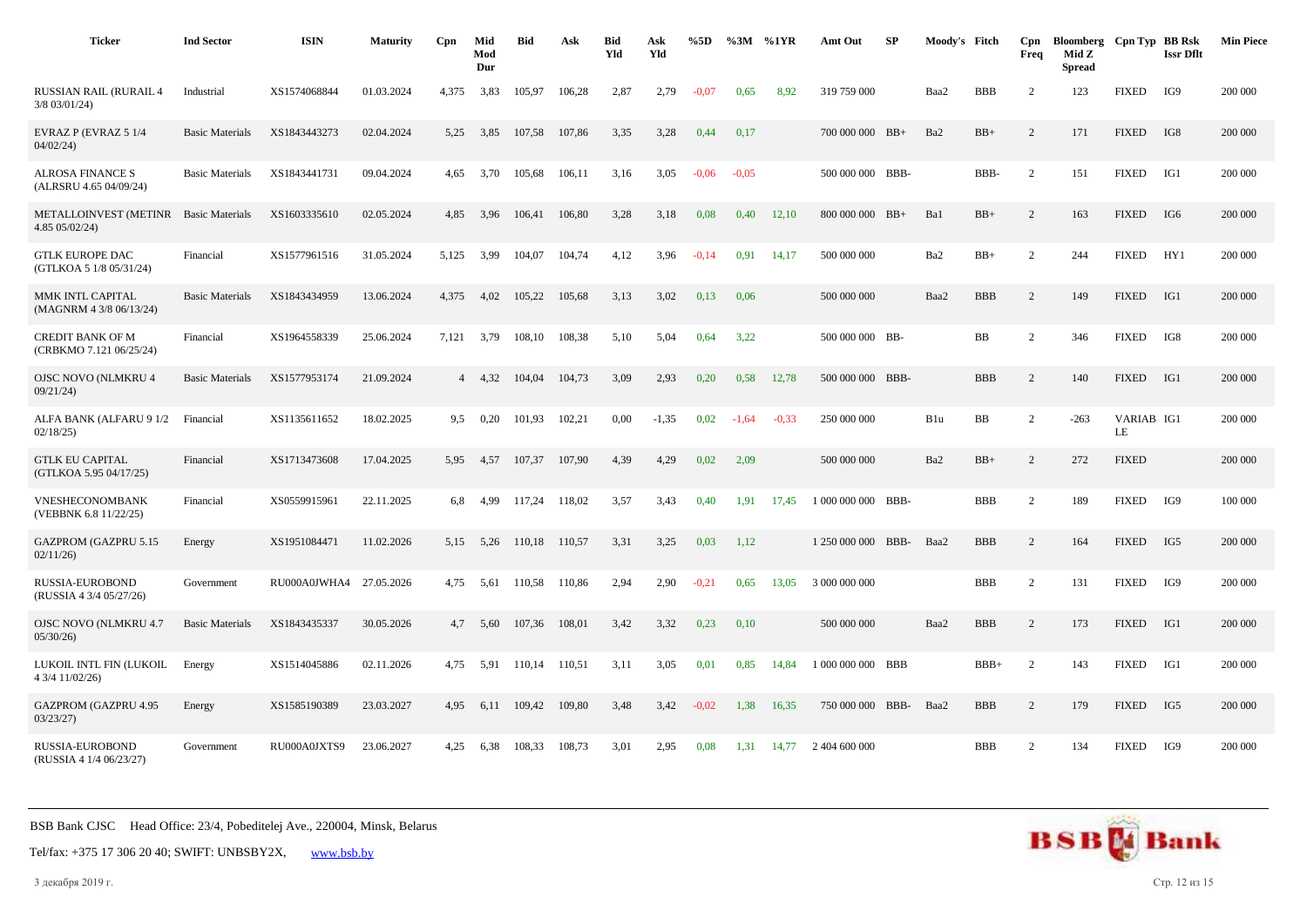| <b>Ticker</b>                                        | <b>Ind Sector</b>          | <b>ISIN</b>             | <b>Maturity</b> | Cpn   | Mid<br>Mod<br>Dur | <b>Bid</b> | Ask    | <b>Bid</b><br>Yld | Ask<br>Yld | %5D     | $\%3M$ %1YR |         | Amt Out             | SP     | Moody's Fitch |            | Cpn<br>Freq    | Bloomberg Cpn Typ BB Rsk<br>Mid Z<br><b>Spread</b> |                           | <b>Issr Dflt</b> | <b>Min Piece</b> |
|------------------------------------------------------|----------------------------|-------------------------|-----------------|-------|-------------------|------------|--------|-------------------|------------|---------|-------------|---------|---------------------|--------|---------------|------------|----------------|----------------------------------------------------|---------------------------|------------------|------------------|
| <b>CREDIT BANK OF M</b><br>(CRBKMO 7 1/2 10/05/27)   | Financial                  | XS1589106910            | 05.10.2027      | 7,5   | 2,45              | 94,94      | 95,90  | 9,57              | 9,17       | 0,64    | 9,98        | 26,89   | 440 000 000         |        |               | $B+$       | 2              | 776                                                | VARIAB IG8<br>LE          |                  | 200 000          |
| GAZPROM (GAZPRU 4.95<br>02/06/28                     | Energy                     | XS0885736925            | 06.02.2028      | 4,95  | 6,68              | 110,12     | 110,73 | 3,51              | 3,43       | 0,03    | 1,35        | 17,18   | 900 000 000 BBB-    |        | Baa2          | <b>BBB</b> | 2              | 179                                                | <b>FIXED</b>              | IG5              | 200 000          |
| RUSSIA-EUROBOND<br>(RUSSIA 12 3/4 06/24/28)          | Government                 | XS0088543193            | 24.06.2028      | 12,75 | 5,93              | 171,36     | 171,90 | 3,16              | 3,11       | 0,22    | 0.88        | 8,94    | 2 499 850 000 BBB-  |        | Baa3          | <b>BBB</b> | 2              | 148                                                | <b>FIXED</b>              | IG9              | 10 000           |
| RUSSIA-EUROBOND<br>(RUSSIA 4 3/8 03/21/29)           | Government                 | RU000A0ZYYN4 21.03.2029 |                 | 4,375 | 7,64              | 109,64     | 110,02 | 3,17              | 3,12       | 0,04    | 1,38        | 16,52   | 3 000 000 000       |        |               | <b>BBB</b> | 2              | 145                                                | <b>FIXED</b>              | IG9              | 200 000          |
| RUSSIA-EUROBOND<br>(RUSSIA 7 1/2 03/31/30)           | Government                 | XS0114288789            | 31.03.2030      | 7.5   | 2,85              | 113,64     | 114,08 | 2,80              | 2,66       | $-0,25$ | 0.83        | 4,91    | 2 955 997 769 BBB-  |        | Baa3          | <b>BBB</b> | $\overline{c}$ | 110                                                | <b>STEP</b><br><b>CPN</b> | IG9              | 1                |
| <b>GAZPROM (GAZPRU 8 5/8</b><br>04/28/34             | Energy                     | XS0191754729            | 28.04.2034      | 8,625 | 9,33              | 146,53     | 147,51 | 4,27              | 4,19       | 0,22    | 4,53        | 21,36   | 1 200 000 000 BBB-  |        | Baa2          | <b>BBB</b> | 2              | 243                                                | <b>FIXED</b>              | IG5              | 10 000           |
| <b>RUSSIA-EUROBOND</b><br>(RUSSIA 5.1 03/28/35)      | Government                 | RU000A1006S9            | 28.03.2035      |       | 5,1 10,92         | 117,27     | 117.69 | 3,62              | 3,59       | $-0.05$ | 2.91        |         | 4 000 000 000       |        |               | <b>BBB</b> | 2              | 180                                                | <b>FIXED</b>              | IG9              | 200 000          |
| VTB BANK (VTB 6 1/4<br>06/30/35                      | Financial                  | XS0223715920            | 30.06.2035      | 6,25  | 9,71              | 102,53     | 103,55 | 6,00              | 5,90       | $-0,47$ | 0,86        | $-0,27$ | 22 513 000 BBB-     |        | Baa3          | <b>WD</b>  | $\overline{c}$ |                                                    | <b>FIXED</b>              | IG9              | 100 000          |
| <b>GAZPROM (GAZPRU 7.288</b><br>08/16/37)            | Energy                     | XS0316524130            | 16.08.2037      | 7,288 | 10.94             | 137,04     | 137,69 | 4,28              | 4,24       | $-0,04$ | 4,97        | 25,03   | 1 250 000 000 BBB-  |        | Baa2          | <b>BBB</b> | 2              | 242                                                | <b>FIXED</b>              | IG5              | 100 000          |
| RUSSIA-EUROBOND<br>(RUSSIA 5 5/8 04/04/42)           | Government                 | XS0767473852            | 04.04.2042      | 5,625 | 13,69             | 126,10     | 126,65 | 3,87              | 3,84       | 0,09    | 1,06        | 23.97   | 3 000 000 000 BBB-  |        | Baa3          | <b>BBB</b> | 2              | 199                                                | <b>FIXED</b>              | IG9              | 200 000          |
| RUSSIA-EUROBOND<br>(RUSSIA 5 7/8 09/16/43)           | Government                 | XS0971721963            | 16.09.2043      |       | 5,875 14,03       | 129,90     | 130,44 | 3,93              | 3,90       | $-0.01$ | 0.54        | 24,16   | 1 500 000 000 BBB-  |        | Baa3          | <b>BBB</b> | 2              | 205                                                | <b>FIXED</b>              | IG9              | 200 000          |
| RUSSIA-EUROBOND<br>(RUSSIA 5 1/4 06/23/47)           | Government                 | RU000A0JXU14            | 23.06.2047      |       | 5,25 15,47        | 121,89     | 122,27 | 3,94              | 3,92       | $-0,29$ | 1,31        |         | 31,77 7 000 000 000 |        |               | <b>BBB</b> | $\overline{2}$ | 205                                                | <b>FIXED</b>              | IG9              | 200 000          |
| <b>Slovak Republic</b>                               |                            |                         |                 |       |                   |            |        |                   |            |         |             |         |                     |        |               |            |                |                                                    |                           |                  |                  |
| <b>SLOVAK REPUBLIC</b><br>(SLOVAK 4 3/8 05/21/22)    | Government                 | XS0782720402            | 21.05.2022      | 4,375 | 2,34              | 105.22     | 106,02 | 2,18              | 1,86       | 0,06    | $-0,48$     | 2,03    | $1500000000 A+$     |        | A2            | $A+$       | 2              | 43                                                 | <b>FIXED</b>              | IG7              | 200 000          |
| <b>Ukraine</b>                                       |                            |                         |                 |       |                   |            |        |                   |            |         |             |         |                     |        |               |            |                |                                                    |                           |                  |                  |
| MHP SA (MHPSA 8 1/4<br>04/02/20                      | Consumer, Non-<br>cyclical | <b>USL6366MAC75</b>     | 02.04.2020      | 8,25  | 0,32              |            |        |                   |            |         |             |         |                     | $0$ NR |               | $B+$       | $\overline{c}$ |                                                    | <b>FIXED</b>              | IG8              | 200 000          |
| UKRAINE GOVT (UKRAIN 7<br>$3/4$ 09/01/20)            | Government                 | XS1303918939            | 01.09.2020      | 7,75  | 0,71              | 102,57     | 102,97 | 4,17              | 3,63       | $-0.20$ | $-0.15$     | 5,52    | 1 364 685 000 B     |        | Caa1          | B          | 2              | 211                                                | <b>FIXED</b>              | DS3              | 100 000          |
| UKRAINE GOVT (UKRAIN 7 Government<br>$3/4$ 09/01/21) |                            | XS1303920083            | 01.09.2021      | 7,75  | 1,59              | 104,29     | 104,79 | 5,13              | 4,84       | $-0.31$ | $-0.07$     | 9,93    | 1 409 282 000 B     |        | Caal          | B          | $\overline{2}$ | 335                                                | <b>FIXED</b>              | DS3              | 100 000          |

Tel/fax: +375 17 306 20 40; SWIFT: UNBSBY2X, [www.bsb.by](https://www.bsb.by/)

3 декабря 2019 г. Стр. 13 из 15

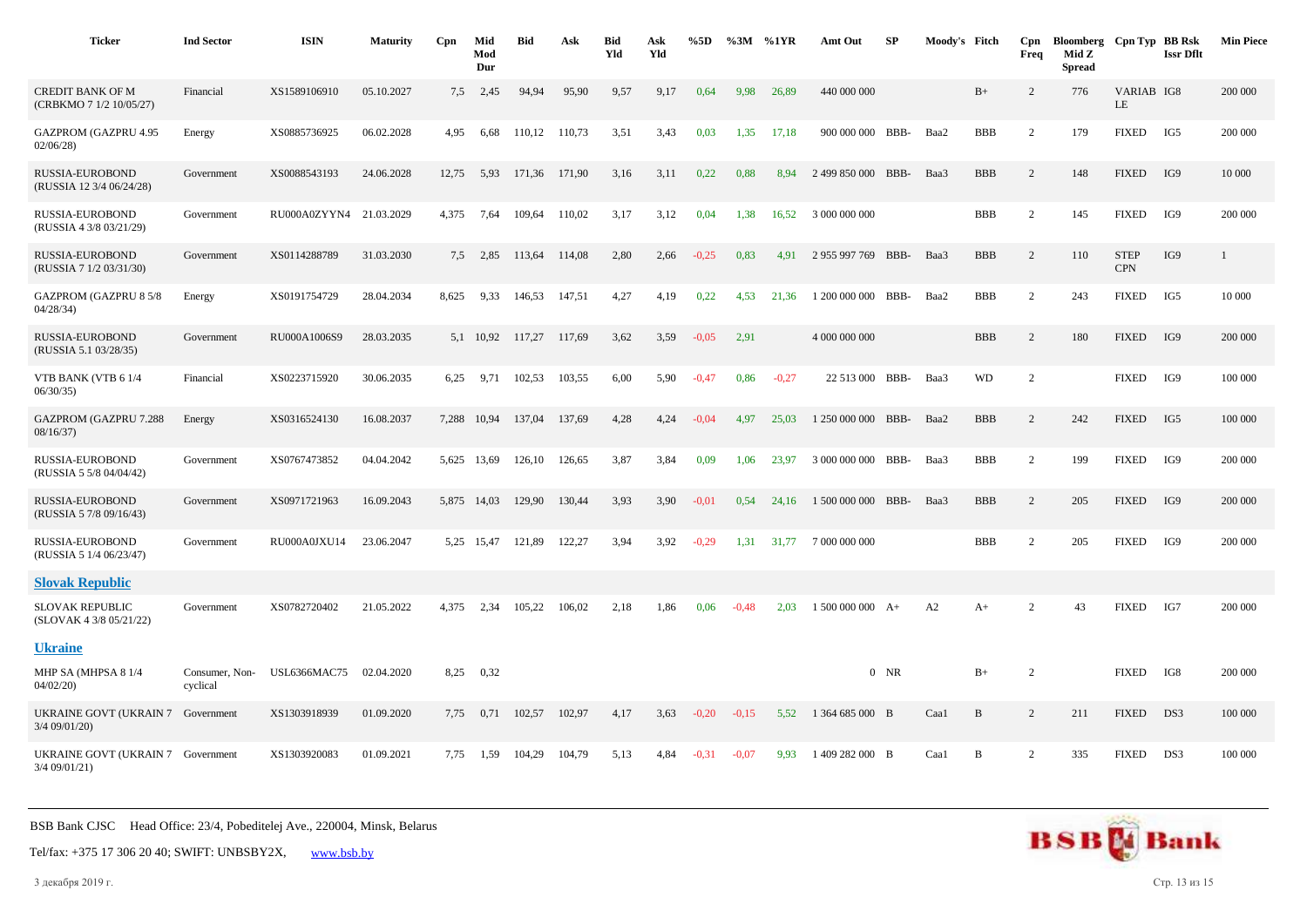| <b>Ticker</b>                                           | <b>Ind Sector</b>          | <b>ISIN</b>  | <b>Maturity</b> | Cpn     | Mid<br>Mod<br>Dur | <b>Bid</b> | Ask    | <b>Bid</b><br>Yld | Ask<br>Yld | %5D     | %3M     | %1YR  | Amt Out         | SP | Moody's Fitch |                | Cpn<br>Freq    | Bloomberg Cpn Typ BB Rsk<br>Mid Z<br><b>Spread</b> |                           | <b>Issr Dflt</b> | <b>Min Piece</b> |
|---------------------------------------------------------|----------------------------|--------------|-----------------|---------|-------------------|------------|--------|-------------------|------------|---------|---------|-------|-----------------|----|---------------|----------------|----------------|----------------------------------------------------|---------------------------|------------------|------------------|
| <b>UKRAINE RAIL (RAILUA 9</b><br>7/8 09/15/21)          | Industrial                 | XS1374118658 | 15.09.2021      | 9,875   | 0,96              | 104,08     | 104,17 | 5,68              | 5,59       | $-0.06$ | 1,64    | 6,01  | 200 000 000 B-  |    |               | B              | 2              | 392                                                | <b>FIXED</b>              | IG10             | 200 000          |
| <b>METINVEST BV (METINV 7</b><br>$1/2$ $12/31/21$       | <b>Basic Materials</b>     | XS1571247490 | 31.12.2021      | 7.5     | 0,04              | 99,45      | 100,92 | 7,71              | $-17,22$   | $-0,29$ | $-0,31$ | 3,22  | 115 309 029 B   |    |               | BB-            | 2              | 21                                                 | <b>FIXED</b>              | HY <sub>2</sub>  | 1 0 0 0          |
| <b>METINVEST BV (METINV 7</b><br>$1/2$ $12/31/21$       | <b>Basic Materials</b>     | XS1571247656 | 31.12.2021      | 7.5     | 1,86              | 99,20      | 100,73 |                   |            | $-0.02$ | $-0,26$ | 2,86  | 115 309 029 B   |    |               | BB-            | 2              |                                                    | <b>FIXED</b>              | HY2              | 1 0 0 0          |
| KERNEL HOLDING (KERPW Consumer, Non-<br>8 3/4 01/31/22) | cyclical                   | XS1533923238 | 31.01.2022      | 8,75    | 1,91              | 105,99     | 106,17 | 5,74              | 5,66       | 0,03    | $-0,19$ | 9,92  | 500 000 000 B   |    |               | BB-            | 2              | 406                                                | <b>FIXED</b>              | IG8              | 200 000          |
| UKREXIMBANK (EXIMUK 9 Government<br>5/8 04/27/22)       |                            | XS1261825977 | 27.04.2022      | 9,625   | 1,28              | 103,67     | 104,29 |                   |            | 0,09    | $-0.81$ | 5,76  | 312 500 000     |    | Caal          | $\, {\bf B}$   | 2              |                                                    | <b>FIXED</b>              | DS3              | 150 000          |
| UKRAINE GOVT (UKRAIN 7 Government<br>3/4 09/01/22)      |                            | XS1303921214 | 01.09.2022      | 7,75    | 2,42              | 105,46     | 105,96 | 5,57              | 5,38       | $-0.56$ | $-0,56$ | 13,23 | 1 383 692 000 B |    | Caa1          | B              | 2              | 388                                                | <b>FIXED</b>              | DS3              | 100 000          |
| CITY OF KYIV (CITKIE 7 1/2 Government<br>12/15/22       |                            | XS1743762558 | 15.12.2022      | 7,5     | 1,96              | 97,05      | 97,66  | 8,97              | 8,66       | 1,04    | 1,91    | 5,51  | 115 072 000     |    |               | $\, {\bf B}$   | 2              |                                                    | <b>FIXED</b>              | DS3              | 100 000          |
| UKREXIMBANK (EXIMUK<br>Float 02/09/23)                  | Government                 | XS1261825894 | 09.02.2023      | 9,04763 | 0,18              | 99,37      | 100,70 | 9.58              | 8,17       | $-0,22$ | 0,37    | 5,77  | 125 000 000     |    | Caa2          | CCC<br>$*_{+}$ | 2              |                                                    | FLOATI DS3<br>NG          |                  | 150 000          |
| ST SAVINGS BK UA<br>(OSCHAD 9 3/8 03/10/23)             | Financial                  | XS1273033719 | 10.03.2023      | 9,375   | 1,57              | 104,36     | 104,61 | 6,65              | 6,51       | $-0.01$ | $-0,23$ | 5,81  | 245 000 000     |    | Caal          | B              | 2              | 493                                                | <b>STEP</b><br><b>CPN</b> |                  | 200 000          |
| <b>METINVEST BV (METINV 7</b><br>$3/4$ $04/23/23$       | <b>Basic Materials</b>     | XS1806400534 | 23.04.2023      | 7,75    | 2,70              | 103,33     | 103,73 | 6,55              | 6,42       | $-0.18$ | $-0,32$ | 13,40 | 504 515 000 B   |    |               | BB-            | 2              | 488                                                | <b>FIXED</b>              | HY <sub>2</sub>  | 200 000          |
| UKRAINE GOVT (UKRAIN 7 Government<br>3/4 09/01/23)      |                            | XS1303921487 | 01.09.2023      |         | 7,75 3,17         | 105,41     | 105,95 | 6,11              | 5,95       | $-0.83$ | $-1,30$ | 15,02 | 1 355 231 000 B |    | Caa1          | B              | $\overline{2}$ | 445                                                | <b>FIXED</b>              | DS3              | 100 000          |
| <b>UKRAINE GOVT (UKRAIN</b><br>8.994 02/01/24)          | Government                 | XS1902171591 | 01.02.2024      | 8,994   | 3,39              | 109,27     | 109,91 | 6,41              | 6,25       | $-0.92$ | $-1,85$ | 14,79 | 750 000 000 B   |    |               | B              | 2              | 475                                                | <b>FIXED</b>              | DS3              | 200 000          |
| MHP SA (MHPSA 7 3/4<br>05/10/24                         | Consumer, Non-<br>cyclical | XS1577965004 | 10.05.2024      | 7,75    | 3,72              | 105,71     | 106,08 | 6,25              | 6,16       | 0,07    | $-1,09$ | 12,36 | 500 000 000 B   |    |               | $B+$           | $\overline{c}$ | 460                                                | <b>FIXED</b>              | IG8              | 200 000          |
| <b>UKRAINE RAIL (RAILUA 8</b><br>$1/4$ 07/09/24)        | Industrial                 | XS1843433472 | 09.07.2024      | 8,25    | 3,69              | 104,98     | 105,32 | 6,96              | 6,88       | $-0.15$ | 2,55    |       | 594 902 000     |    |               | B              | $\overline{c}$ | 531                                                | <b>FIXED</b>              | IG10             | 200 000          |
| UKRAINE GOVT (UKRAIN 7 Government<br>3/4 09/01/24)      |                            | XS1303925041 | 01.09.2024      | 7,75    | 3,88              | 104,85     | 105,49 | 6,54              | 6,38       | $-0,98$ | $-2,70$ | 16,48 | 1 339 057 000 B |    | Caa1          | B              | 2              | 487                                                | <b>FIXED</b>              | DS3              | 100 000          |
| UKREXIMBANK (EXIMUK 9 Government<br>3/4 01/22/25)       |                            | XS1261825621 | 22.01.2025      | 9,75    | 1,91              |            |        |                   |            |         |         |       | 600 000 000     |    | Caal          | B              | $\overline{2}$ |                                                    | <b>FIXED</b>              | DS3              | 200 000          |
| <b>ST SAVINGS BK UA</b><br>(OSCHAD 9 5/8 03/20/25)      | Financial                  | XS1273034444 | 20.03.2025      | 9.625   | 1.46              | 104.54     | 104.76 | 6.54              | 6.39       | $-0.01$ | $-0.49$ | 9.56  | 500 000 000     |    | Caal          | B              | 2              | 481                                                | <b>STEP</b><br><b>CPN</b> |                  | 200 000          |

Tel/fax: +375 17 306 20 40; SWIFT: UNBSBY2X, [www.bsb.by](https://www.bsb.by/)

3 декабря 2019 г. Стр. 14 из 15